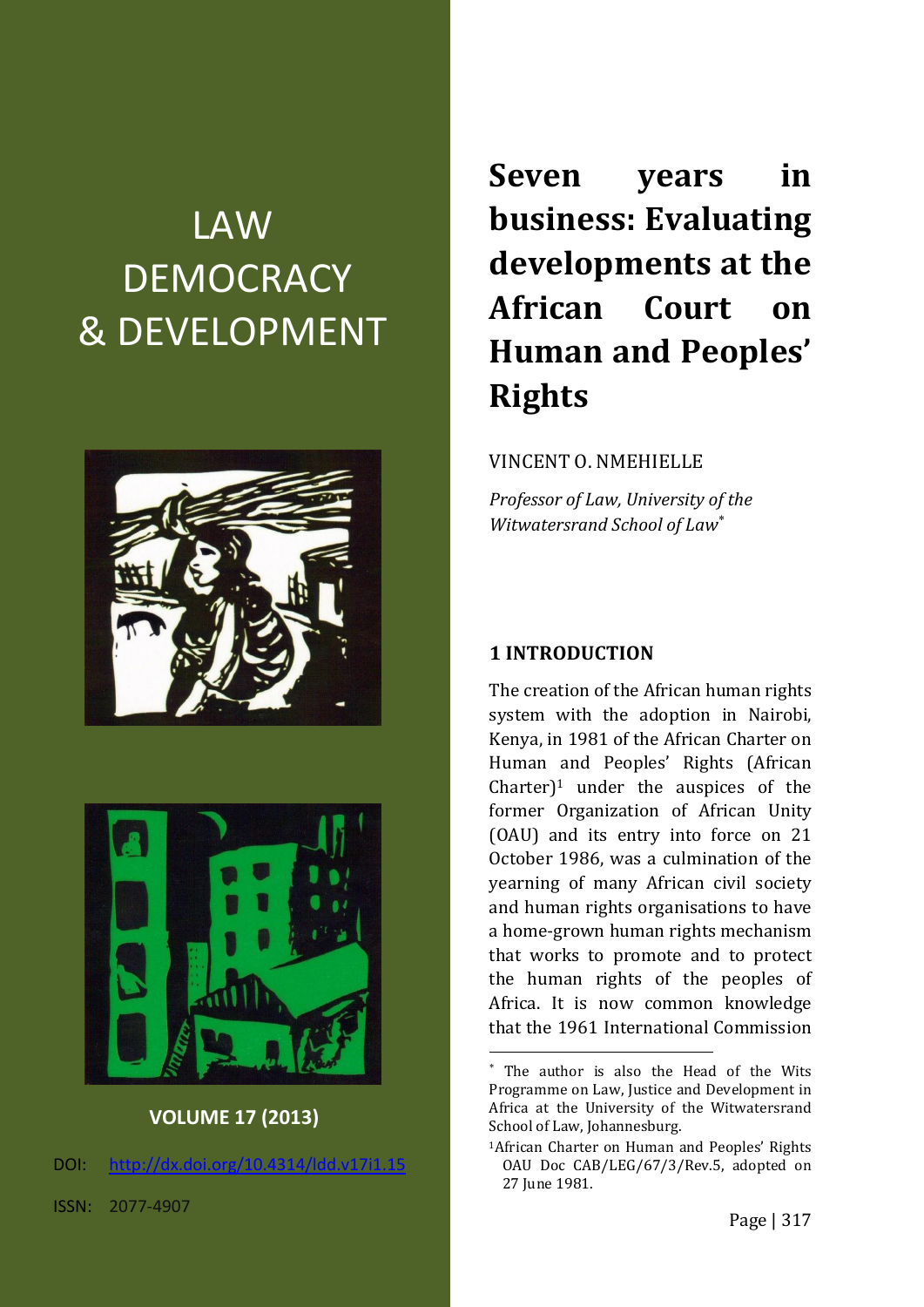of Jurists' "African Conference on the Rule of Law" was one of the early fires in this regard. One of the resolutions of the conference (the famous "Law of Lagos") was in effect the creation of a human rights court under a proposed "African Convention on Human Rights", which "was to lay down the basis for future efforts for the establishment of rules and mechanisms for the regional promotion and protection of human rights in Africa", and "to give full effect to the Universal Declaration of Human Rights."<sup>2</sup> Granted that it took 20 years after the "Law of Lagos" for the African Charter that sets the tone for a regional human rights regime to be adopted, its adoption was a welcome development. During the early period of this development, the African Commission on Human and Peoples' Rights (African Commission) was the only organ mandated under the African Charter to: 1) engage in promoting human rights; 2) protect human rights; 3) examine state reports; and 4) provide interpretation of the Charter.<sup>3</sup> As part of its protection mandate, the African Commission innovated the hearing of individual complaints for human rights violations brought to it by victims of such violations or their representatives.

Indeed, the processes of the African Commission have evolved from a period of a weak mechanism to the present where it can be confidently said that the Commission has, on the one hand, gained increased confidence in itself in carrying out its mandate and, on the other, attracted the confidence of African and global civil society in its work, particularly in its individual complaint mechanism where there has been some positive and progressive development in the 26 years since the creation of the African Commission. Yet, in spite of the positive development in the work of the African Commission in exercising its mandate, there remained the question of the impact of its decisions on the behaviour of Member States to the African Charter in terms of the bindingness of such decisions and their enforcement. Through no fault of the African Commission, its decisions are, in the main, recommendations and as such have not attracted much serious attention from Member States to the African Charter.

It was against this background of the lack of enforcement of the decisions of the African Commission and the voluntary nature of compliance with its decisions that the push by African civil society for the creation of the African Court on Human and Peoples' Rights (African Human Rights Court) began. This push eventually led to the adoption of the Protocol to the African Charter on Human and Peoples' Rights on the Establishment of an African Court on Human and Peoples' Rights (Protocol on the African Human Rights Court)<sup>4</sup> on 10 June 1998 in Ouagadougou, Burkina Faso. The Protocol on the African Human Rights Court entered into force on 25 January 2004. Despite some initial setbacks after its entry into force - based on a new African Union (AU) initiative to merge the African Human Rights Court with the yet to be established Court of Justice of

<sup>2</sup> Eze O *Human rights in Africa: Some selected problems* (1984) at 195. See also Ankumah E *The African Commission on Human and Peoples Rights: Practice and procedures* (1996) at 193 and Viljoen F *International human rights law in Africa* (2007) at 420-421.

<sup>3</sup> African Charter Art 45.

<sup>4</sup> Protocol to the African Charter on Human and Peoples' Rights on the Establishment of an African Court on Human and Peoples' Rights OAU Doc.CAB/LEG/65.5(1998).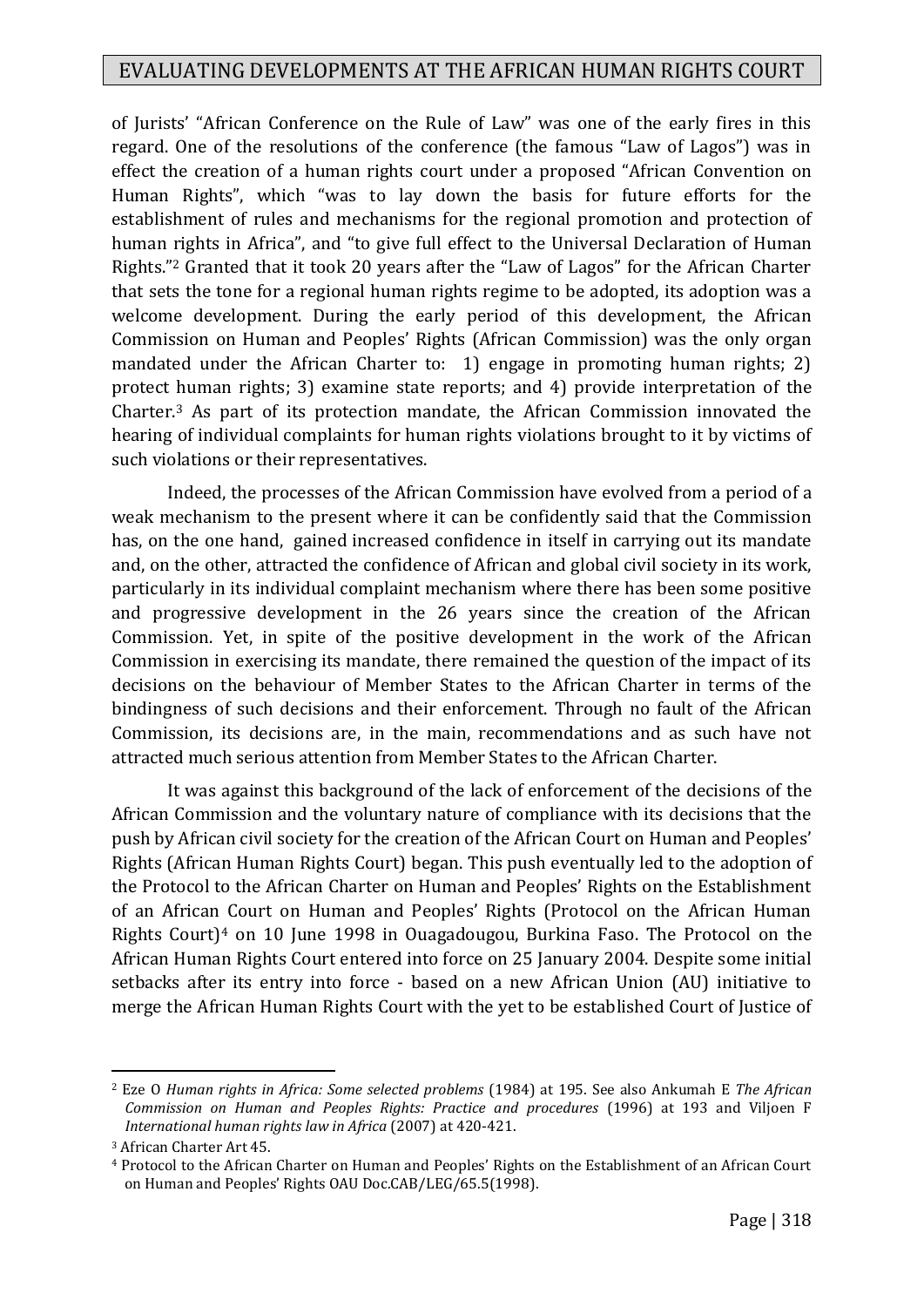the African Union<sup>5</sup> - the first judges of the Court were only elected on 22 January 2006. Thus, with the election of the judges, the birth of the African Human Rights Court was practically realised. Until such time that the fully merged court as envisaged under the Protocol on the Statute of the African Court of Justice and Human Rights (Merger Protocol)<sup>6</sup> (and the subsequent proposed amendment to it to enlarge the Court's jurisdiction to include international crimes<sup>7</sup>), which was adopted on 7 July 2008 in Sharm El-Sheikh, Egypt, is established, the African Human Rights Court is the current AU institution with a full mandate to make binding and enforceable decisions on human rights violations on the continent. This Court has been in existence for seven years. This article examines the work of the African Human Rights Court in the first seven years of its existence, albeit an early period of its life. It seeks to interrogate developments at the Court within this period in terms of how the Court has approached its mandate as well the challenges that it faces in the fulfilment of that mandate.

#### **2 SETTING UP AND ORGANISING THE COURT**

1

In keeping with Article 11 of the Protocol on the African Human Rights Court regarding the composition of the Court, the first eleven judges were elected in January 2006<sup>8</sup>but

<sup>5</sup> While members of African and global civil society waited for the Court to be operationalised, the AU decided that the African Human Rights Court should be merged with the Court of Justice of the AU following a suggestion in that regard by President Olusegun Obasanjo of Nigeria, the then Chairperson of the AU. The machinery to achieve the merger was put in place by the African Union Commission, leading to a meeting of African legal experts in Addis Ababa from 13-14 January 2005. This meeting resulted in an initial Draft Protocol for the merger. The meeting was followed up by different other meetings to work out a Protocol for the merger. The Executive Council of the AU, however, decided that the Human Rights Court should be operationalised, while efforts were being made to work out its integration with the AU Court of Justice. In this regard, a meeting of legal experts took place in Addis Ababa from 29 March to 1 April 2005, which resulted in four important recommendations: 1) that the African Human Rights Court should be operationalised while the merger was being sorted out; 2) that there should be full ratification of the Protocol on the African Court of Justice to enable it come to force like the Protocol on the Human Rights Court; 3) that after the Protocol on the Court of Justice comes to into force, the AU would be in a better position to integrate the two courts; 4) that the AU should fully operationalise the Human Rights Court by deciding its seat and electing the judges. See Decision on the Merger of the African Court on Human and Peoples' Rights and the Court of Justice of the African Union, Doc. EX.CL/162 (VI) contained in EX.CL/Dec.165 (VI) (AU Executive Council Merger Decision). See also Decision on the Merger of the African Court on Human and Peoples' Rights and the Court of Justice of the African Union, Assembly/AU/6 (V) contained in Assembly/AU/Dec.83 (V) (AU Assembly Merger Decision). Accordingly, the recommendations were accepted and the first judges of the African Human Rights Court were elected on 22 January 2006.

<sup>6</sup> Protocol on the Statute of the African Court of Justice and Human Rights, adopted July 7 2008 at Sharm El-Sheikh, Egypt. See Decision on the Single Legal Instrument on the Merger of the African Court on Human and Peoples' Rights and the African Court of Justice, Doc. Assembly/AU/13(XI).

<sup>7</sup> Not too long after the Merger Protocol was adopted, the AU began another initiative to amend it to enlarge the Court's jurisdiction to include international crimes. See Draft Protocol on Amendments to the Protocol on the Statute of the African Court of Justice and Human Rights (Draft Protocol on Amendments to the Merger Protocol), Legal.ACJHR-PAP/3(II) Rev.4. For detailed analysis regarding enlarging the Court's jurisdiction to include international crimes, see Nmehielle V "Saddling the new African Regional Human Rights Court with international criminal jurisdiction: Innovative, obstructive, expedient?" (2013) 13 *African Yearbook of International Law* (forthcoming).

<sup>&</sup>lt;sup>8</sup> See AU Assembly Decisions and Declaration Sixth Ordinary Sessions 23-24 January 2006, Khartoum, Sudan, Assembly/AU/Dec.100 (VI) and Doc./EX.CL/241(VIII). The first judges were Sophia A. B. Akuffo (Ghana and current President of the Court), Fatsah Ouguergouz **(**Algeria and current Vice President of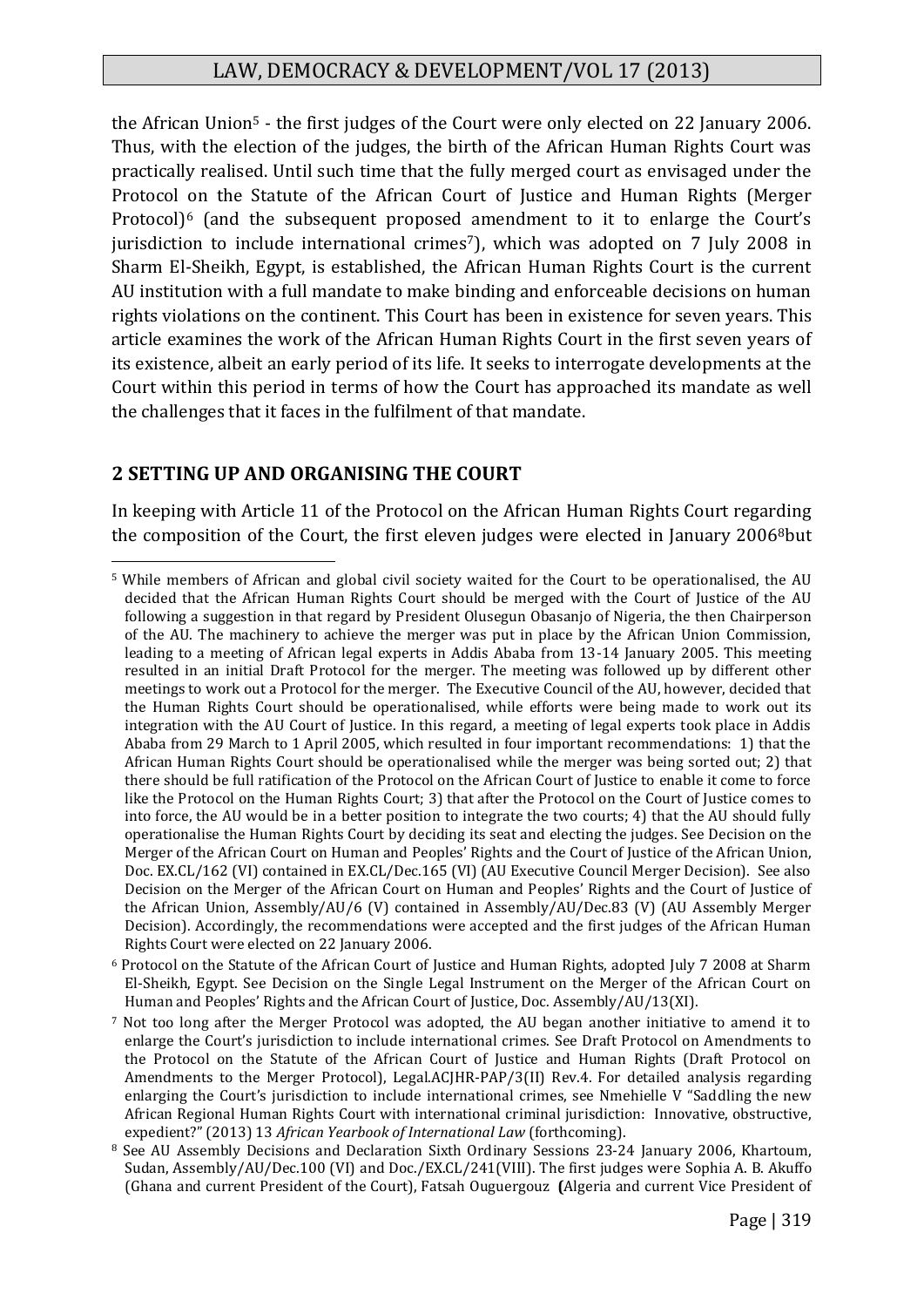took their oaths of office on 2 July 2006.<sup>9</sup> The AU, however, would only sign the headquarters agreement with the government of Tanzania, the seat of the African Human Rights Court, on 31 August 2007.<sup>10</sup> The choice of Arusha, Tanzania, as the headquarters of the Court was based on Tanzania's offer to host the Court and acceptance of the offer by the AU.<sup>11</sup> Tanzania's offer was predicated on an earlier AU decision that zoned the seat of its judicial organ, including the African Human Rights Court, in the "Eastern Region" of the continent pending its merger with the African Court of Justice.<sup>12</sup>

With the swearing in of the judges, the Court held its first ordinary session in Banjul, The Gambia, from 3-5 July 2006 during which it consulted with the African Commission, the African Committee on the Rights and Welfare of the Child, as well as the Economic Community of West African States' (ECOWAS) Court of Justice.<sup>13</sup> In addition, the judges deliberated on the actual operationalisation of the Court in terms of modalities for drawing up its Rules of Procedure, the election of its first Bureau - the President and Vice-President, administrative issues, such as, the budgetary requirements of the court and the judges' robes, resulting in the establishment of various committees to deal with these issues.14At its second session in Addis Ababa in September 2006, the Court elected its first President and Vice-President and charted a course on its administrative and budgetary needs.15During its third session in December 2006, the Court deliberated on its draft Rules of Procedure and "on the effective take off of Court activities", which revolved around "budgetary and administrative issues", such as, staffing the Court and other logistic considerations.<sup>16</sup>

It was, however, difficult for the Court to take off immediately the judges were sworn in despite having been allocated its own budget in 2006. The Court lacked its own personnel and had to depend on the African Union Commission (AUC), which dependence had logistic bottlenecks and ramifications. More importantly, the Court did not have "a functional headquarters" that the judges could actually go to as at January 2007, as Tanzania had not finalised the allocation of space for the Court's headquarters and residential premises for the President of the Court.<sup>17</sup> As indicated earlier, the Court's Headquarters Agreement was signed only in August 2007 between the AU and

the Court**),** Bernard Makgabo Ngoepe (South Africa), Gérard Niyungeko (Burundi and former two term President of the Court), Justice El Hadji Guissé (Senegal), Jean Mutsinzi (Rwanda and former one term President of the Court), Modibo Tounty Guindo (Mali), Kelello Justina Mafoso-Guni (Lesotho), Hamdi Faraj Fanoush (Libya), George W. Kanyiehamba (Uganda), and Jean Emile Somda (Burkina Faso). Mutsinzi, Guindo, Mafoso-Guni, Fanoush, Kanyiehamba, and Somda have since served out their terms and been replaced by other judges elected by the AU.

<sup>9</sup> See *Activity Report of the African Court on Human and Peoples' Rights* (2006), Assembly/AU/8(VIII) at 2.

<sup>10</sup> See Host Agreement between the Government of the Republic of Tanzania and the African Union on the Seat of the African Court on Human and Peoples' Rights in Arusha, Tanzania (Court's Headquarter Agreement).

<sup>&</sup>lt;sup>11</sup> The Court's Headquarter Agreement, Preambles 10 and 11.

<sup>12</sup> The Court's Headquarter Agreement, Preamble 9. See also AU Assembly Merger Decision .

<sup>13</sup> *Activity Report of the African Court on Human and Peoples' Rights* (2006) at 3.

<sup>14</sup> *Activity Report of the African Court on Human and Peoples' Rights* (2006) at 3.

<sup>15</sup> *Activity Report of the African Court on Human and Peoples' Rights* (2006) at 3.

<sup>16</sup> *Activity Report of the African Court on Human and Peoples' Rights* (2006) at 3.

<sup>17</sup> *Activity Report of the African Court on Human and Peoples' Rights* (2006) at 8.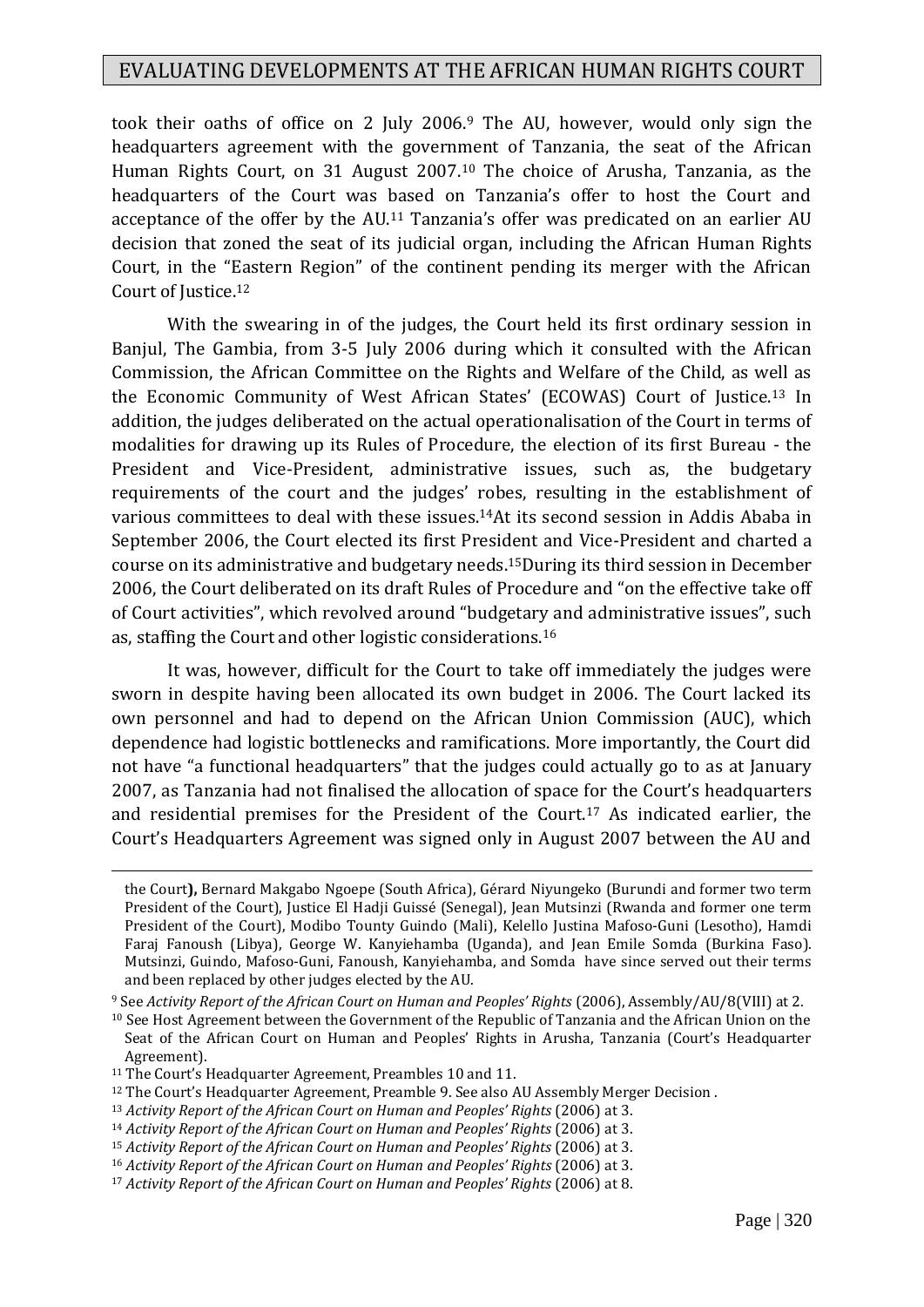Tanzania and this was after the judges visited Arusha on 9 and 10 July 2007 and approved the premises that Tanzania offered as the Court's headquarters, albeit a temporary one; as well as the temporary residence of the Court's President.<sup>18</sup>

It was not until 2008 that one could say that the Court became somewhat functional as a judicial body. It adopted its interim Rules of Procedure that year<sup>19</sup>, and recruited most of its staff including a Registrar and Deputy Registrar.<sup>20</sup> The Court also received its first and only case for a very long time (*Michelot Yogogombaye v the*  Republic of Senegal<sup>21</sup> that year, which will be discussed below in relation to the Court's exercise of its contentious jurisdiction. The Court adopted its final Rules of Procedure after consultation with the African Commission and their harmonisation with the Rules of Procedure of the African Commission.<sup>22</sup> The Court is required by Article 33 of the Protocol on the African Human Rights Court to consult the African Commission in drawing up its Rules. Also, the fact that Article 6(3) of the Protocol gives the Court a discretion to "transfer" a case to the African Commission makes it important for there to be consultation on the Rules, and as part of the implementation of the relationship between the Court and the African Commission that is underscored by Article 2 of the Protocol that the Court is complementary to "the protective mandate of the African Commission."

It is important to highlight that one of the judges of the Court, Githu Muigai of Kenya, who was elected in 2008, resigned in 2009 and was replaced.<sup>23</sup> While the reason for his resignation is not publicly available, it may not have been unconnected with the lack of judicial activity at the time. However, by 2009 and 2010, the Court had become functional as a judicial institution but was, however, heavily involved in administrative matters rather than elaborate judicial activities. It may well be argued that administrative matters are part and parcel of the work of the Court and therefore inherent in the Court's judicial functioning. To be fair, one should acknowledge that the ability of the Court to function as a judicial institution does not really lie with the Court itself as an institution or with the judges. The Court would have to be moved by the parties that are competent to make use of it; namely, States parties to the Protocol on the African Human Rights Court, on the one hand, and other such parties that have been granted access to it, on the other. The full judicial operationalisation of the Court in this regard was indeed hampered by this lack of effective access to it. This will be discussed in detail in part 4.

<sup>18</sup> *Activity Report of the African Court on Human and Peoples' Rights* (2007), EX.CL/363 (XI) at 5

<sup>19</sup> See Keynote Speech of The Honourable Lady Justice Sophia A. B. Akuffo, President of the African Court on Human and Peoples' Rights during the African Court Coalition Training on the Procedures of the African Court on Human and Peoples' Rights, 8 March 2013, Arusha Tanzania (President Akuffo's Keynote Speech of 8 March 2013 in Arusha) at 4 (on file with this author).

<sup>20</sup> *Activity Report of the African Court on Human and Peoples' Rights* (2009) at 8.

<sup>21</sup> *Michelot Yogogombaye v the Republic of Senegal*, Application No. 001/2008. See *Activity Report of the African Court on Human and Peoples' Rights* (2009) at 4-5.

<sup>22</sup> *Activity Report of the African Court on Human and Peoples' Rights* (2009) at 7.

<sup>23</sup> *Activity Report of the African Court on Human and Peoples' Rights* (2009) at 2.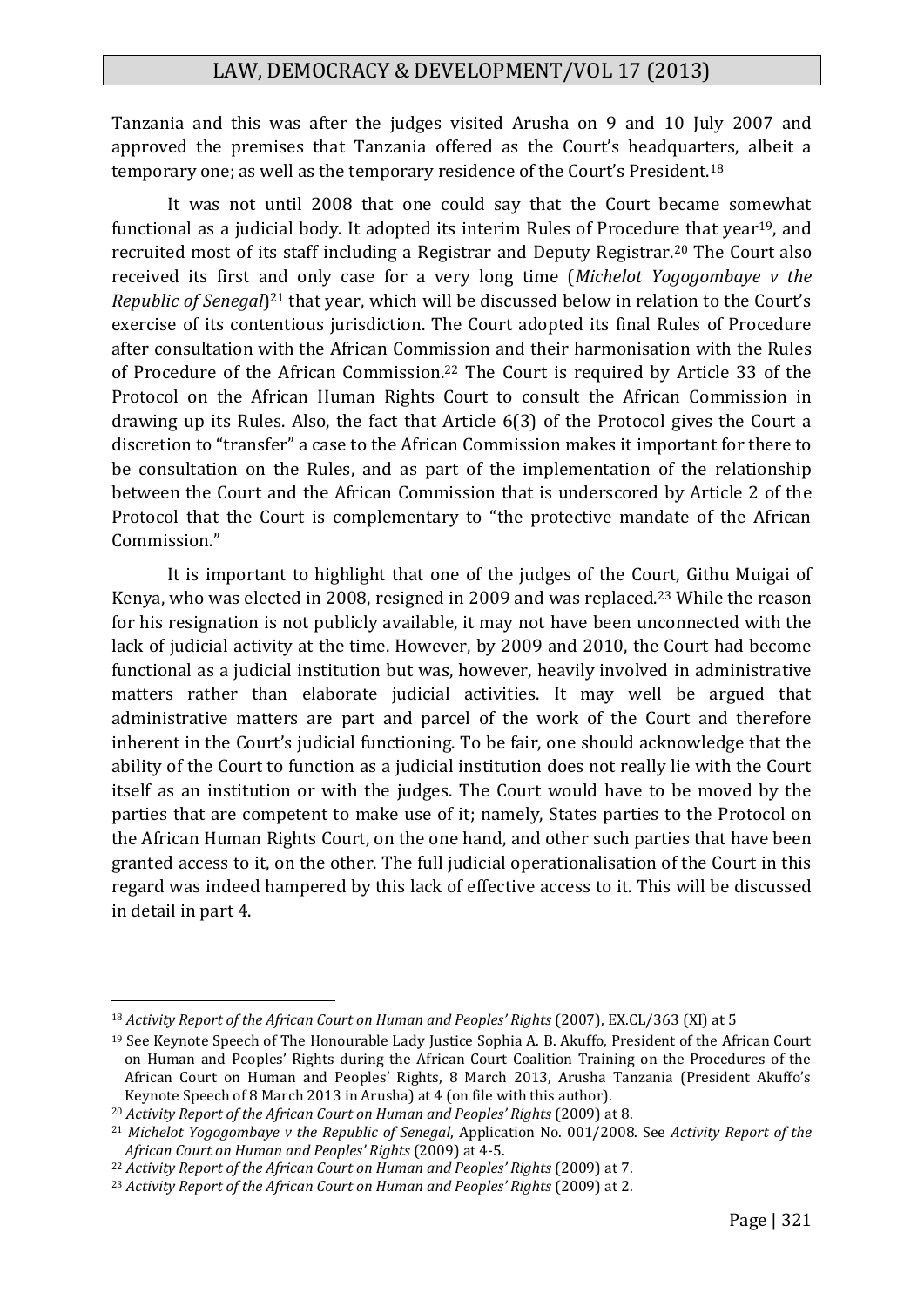# **3 ADMINISTRATIVE AND BUDGETARY OUTLOOK OF THE COURT**

For any judicial institution, whether domestic or international, to effectively carry out its mandate, it must be on a good financial footing as well as have efficient administrative personnel. It is no use establishing a human rights court, if it will not be adequately funded and resourced in terms of personnel and facilities. In fact, the success of such a court in the performance of its judicial and other duties will be measured, to a large extent, by the amount of resources available to it. It is in this light that it is vital to evaluate the budgetary and administrative outlook of the African Human Rights Court in the first seven years of its existence.

## **3.1 The financial situation of the Court**

One of the problems identified regarding the effective functioning of the African Commission as the maiden protective mechanism of the African human rights system was the lack of adequate funding and administrative support. During its initial period the African Commission had financial challenges, which the then OAU did not do much to alleviate for a very long time. However, the same cannot be said of the African Human Rights Court, at least in its early life. Despite the fact that the Court had no personnel or functional premises in 2006 when it was operationalised, it had a budgetary allocation from the AU, which it could not effectively utilise due to the obvious administrative challenges it faced.24In the last seven years the budgetary outlook of the Court has been progressive, but the budget effectively underspent as demonstrated for the three years – 2010-2012. In 2010 when the Court began to report publicly on its budget, its budget allocation was "7,939,375 USD, comprising 6,169,591 USD as operational budget and 1,569,784 USD as programme budget."<sup>25</sup> Of this total budget allocation, 6,169,591 USD were from AU member states' contributions (operational budget) and the rest classified as "programme budget" came from "foreign partners" - 863,309 USD as an allocation from the European Union (EU) Support Programme for the African Union (EU-AU Support) and 906,475 USD as contribution by the German Technical Cooperation – (GTZ contribution), which the GTZ itself managed.<sup>26</sup> In addition to the above regular budget, in 2010 the Court received the sum of 200,000 USD from the MacArthur Foundation in support of its library.<sup>27</sup> In terms of execution, 62.70% of the operational budget, 32.30% of the EU-AU support, and 34.10% of the GTZ were spent.<sup>28</sup> Similarly, the Court's total budget for 2011 stood at 9,190,135 USD made up of 6,478,591 USD as operational budget of which 69.40% was spent; 1,727,850 USD from EU-AU support, which was underspent at 25.70%; and a GTZ contribution of 983,694 USD of which 27.60% was spent.29The Court's approved budget for 2012 was 8,563,992 USD made up of 6,478,071 USD as operational budget and 2,084,921 USD as programme budget.<sup>30</sup>

<sup>24</sup> *Activity Report of the African Court on Human and Peoples' Rights* (2006) at 8.

<sup>&</sup>lt;sup>25</sup> Activity Report of the African Court on Human and Peoples' Rights (2010), EX.CL/650(XVIII) at 3.

<sup>26</sup> See *Activity Report of the African Court on Human and Peoples' Rights* (2010) at 4.

<sup>27</sup>See *Activity Report of the African Court on Human and Peoples' Rights* (2010) at 7.

<sup>28</sup> See *Activity Report of the African Court on Human and Peoples' Rights* (2010) at 4.

<sup>&</sup>lt;sup>29</sup> See *Activity Report of the African Court on Human and Peoples' Rights* (2011), EX.CL/718(XX) at 5-6.

<sup>30</sup> See *Activity Report of the African Court on Human and Peoples' Rights* (2011) at 4.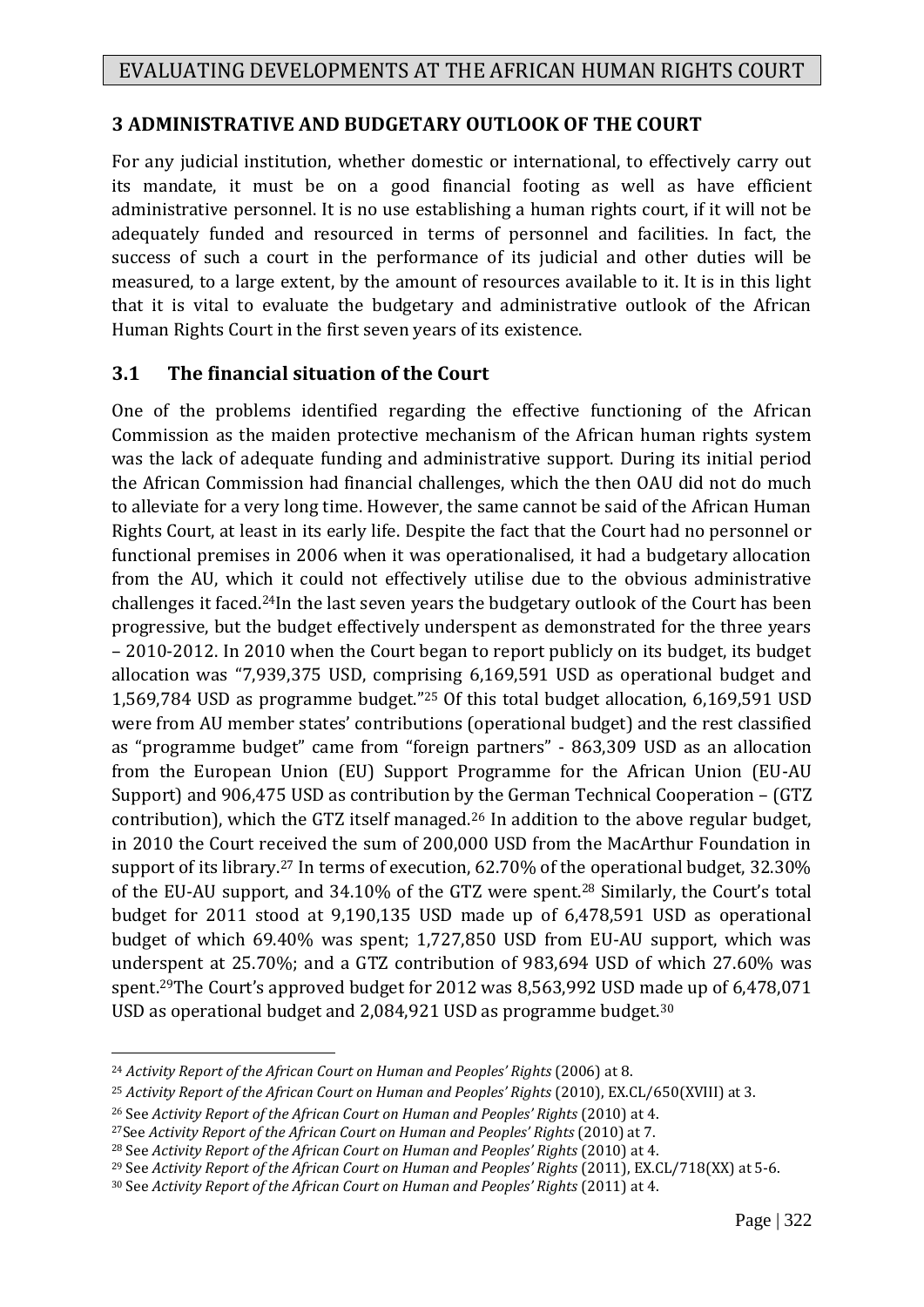Elaborately highlighting of the budget of the Court and its associated underspending is not intended to criticise the Court's use of it resources; on the contrary, it is rather meant to convey a picture of a Court in its early years was reasonably resourced. To be sure, it is quite clear, and as demonstrated in the various Activity Reports of the Court, that the glaring underspending is associated with the fact that the Court is yet to be fully operationalised in terms of implementing all its programmes and activities, recruitment of all needed personnel, and the required procurement for the Court. The fact, however, remains that the financial outlook of the Court is quite promising and one hopes that as the Court gets busier and fully operationalised, the promising financial outlook will remain and continue to be progressive taking into account the hoped increase in the workload and activities of the Court.

## **3.2 Administrative functioning of the Court**

In terms of its administrative functioning, as required by Article 21(2) of the Protocol on the African Human Rights Court, the President is the only judicial officer who serves "on a full-time basis" among the judges of the Court and is required to "reside at the seat of the Court." Thus, the other judges of the Court serve on a part-time basis in accordance with Article 15(4) of the Protocol. During the past seven years of the Court's operationlisation, the judges appear to have generally engaged in elaborate administrative work with regard to what the current President of the Court refers to as deliberating "on administrative and budgetary issues necessary for the efficient operation of the Court" during its annual four ordinary sessions and the optional annual two extraordinary sessions "depending on the exigencies of matters before" the Court.<sup>31</sup> The administrative duties have ranged from the drafting and consideration of the Court's budget to the recruitment of the Registrar, Deputy Registrar and other staff of the Court, matters of cooperation with "external partners," matters around the implementation of the Court's Headquarters Agreement, participation in AU activities, and various other such administrative duties.<sup>32</sup> The judges' involvement in administrative issues, particularly in the recruitment of the Court's personnel, is predicated on Article 24 of the Protocol which stipulates that "the Court shall appoint its own Registrar and other staff of the Registry… according to the Rules of Procedure." Rule 21(1) and Rule 22(1) of the Court's Rules of Procedure implement the Court's appointment of the Registrar and the Deputy Registrar, respectively. Regarding "other staff of the Registry," Rule 24(1) indicates that the Court, in its discretion and depending on the nature of such positions as it "shall determine", could allow the Registrar to make such appointments "with the approval of the President."

While there is nothing overly wrong with judges of the Court being involved in administrative duties at least in the early life of the Court, it is reasonable to expect that, in keeping with the practice of other international courts, the bulk of the administrative duties, over time, should lie with the Registry under the oversight of the President of the Court, the only judicial officer who is currently required by the Protocol and the Rules to

<sup>31</sup> President Akuffo's Keynote Speech of 8 March 2013 in Arusha at 3.

<sup>32</sup> For details of the judges' involvement in administrative duties, see *Activity Report of the African Court on Human and Peoples' Rights* (2009) at 3.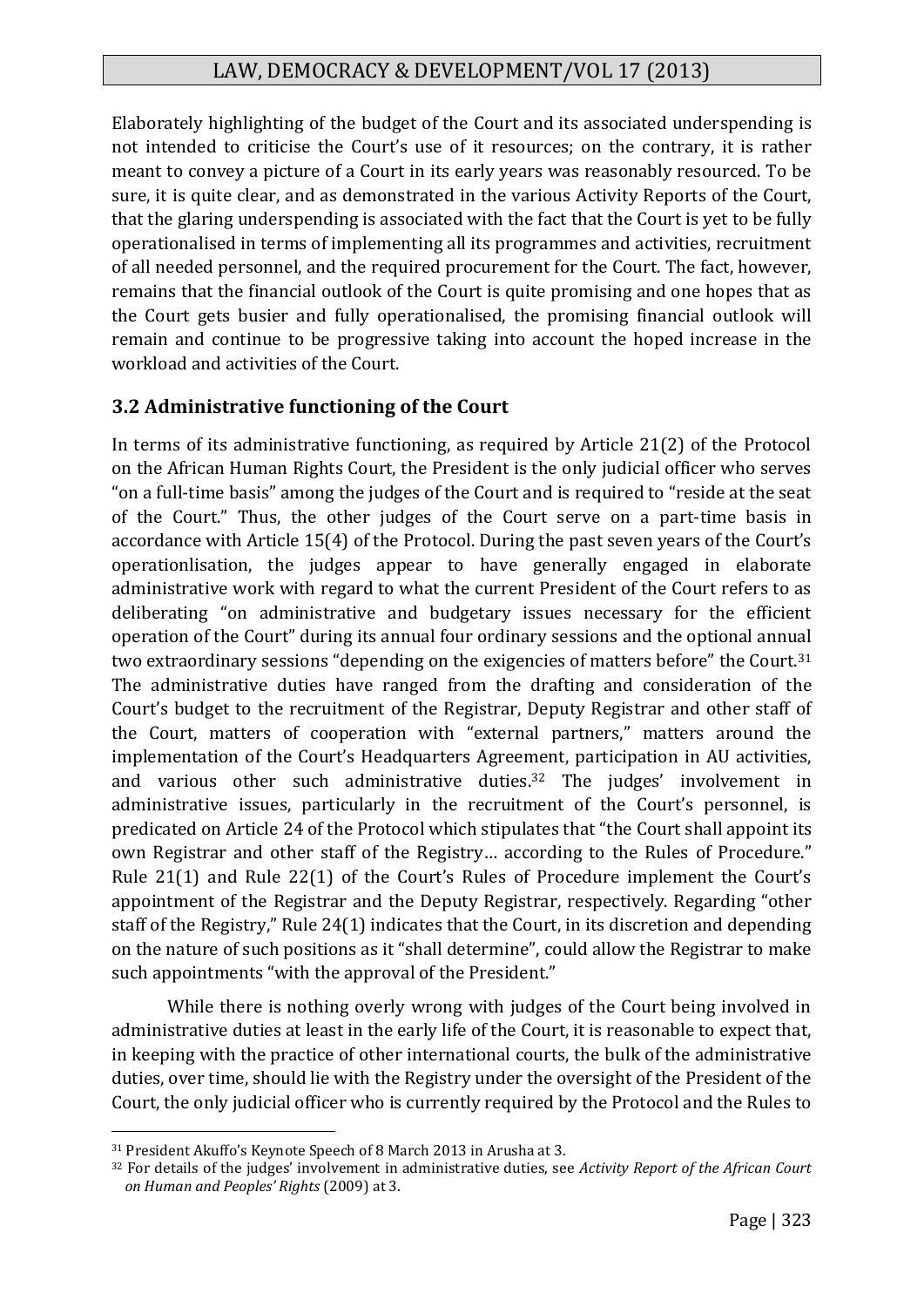serve on a full-time basis and thus has both judicial and administrative responsibilities. It is understandable that, as a relatively new Court, the judges would have a role, in consultation with the AU, in defining the administrative structure of the Court, the personnel required for efficient administrative functioning of the Court, and other such matters. However, when the court is administratively fully set up, most of the judges should have minimal or no role in administration since the President serves full-time and resides at the seat of the Court. The President and the Registrar should be able to effectively take charge in ensuring the day-to-day workings of the Court.

With regard to the Registry, the Court has progressively moved in recruiting its administrative personnel; it has an approved personnel strength of 46 of whom it has recruited 40 by the close of 2011,<sup>33</sup> including the Registrar as the chief administrative officer under the President of the Court. For a court that is not yet fully judicially active, the current staff strength of the Court is commendable and necessary for its take off. The Court is, however, concerned that the current administrative structure of the Registry does not allow for efficient functioning of the Court even at this early stage. According to the Court:

From the administrative point of view, the effective administration of the Court has been severely affected by the shortcomings in the current structure of the Registry, which does not provide for critical staff for the effective management of the Court. There is need to strengthen the capacity of the Registry both in terms of the number of staff and the grades attributed to the positions.<sup>34</sup>

There is no doubt that the Court would require more personnel over time, which will be dependent on how judicially busy and active it becomes. It is, however, important that the current personnel have the critical skills that are essential for the work of the Court and that such personnel are appropriately graded in terms of remuneration levels.

While in the opinion of this author, the current level of the Court's administrative personnel may be said to be fair relative to the work at hand, the ability of Court to perform optimally even at this early stage would be hampered by lack of adequate office space, as the Court is yet to secure a permanent site. The Court was initially housed at the Arusha International Conference Centre (AICC), which proved to be inadequate.<sup>35</sup> Due to the inadequacy of the AICC, "the Tanzanian Government in 2008, provisionally accommodated the Court at the Mwalimu Julius Nyerere Conservation Centre, where the Court is still located, pending the construction of a permanent seat."<sup>36</sup> One hopes that the on-going engagement<sup>37</sup> between the Court and the government of Tanzania on

<sup>33</sup> See *Activity Report of the African Court on Human and Peoples' Rights* (2011) at 6.

<sup>34</sup> *Activity Report of the African Court on Human and Peoples' Rights* (2011) at 6.

<sup>35</sup> *Activity Report of the African Court on Human and Peoples' Rights* (2010) at 11.

<sup>36</sup> *Activity Report of the African Court on Human and Peoples' Rights* (2010) at 11.

<sup>37</sup> See *Activity Report of the African Court on Human and Peoples' Rights* (2011) at 13, which states:

<sup>&</sup>quot;During the period under consideration, the Government of the United Republic of Tanzania requested the Court to indicate the size of the land required for the construction of the permanent seat of the Court, and the Court made proposals accordingly. The government has further requested the Court to submit a sketchy outline of the design for the type of premises it would prefer. Furthermore, a Memorandum of Understanding setting up a Joint Facilitative Committee has been signed between the Court and the government to facilitate the implementation of the Host Agreement."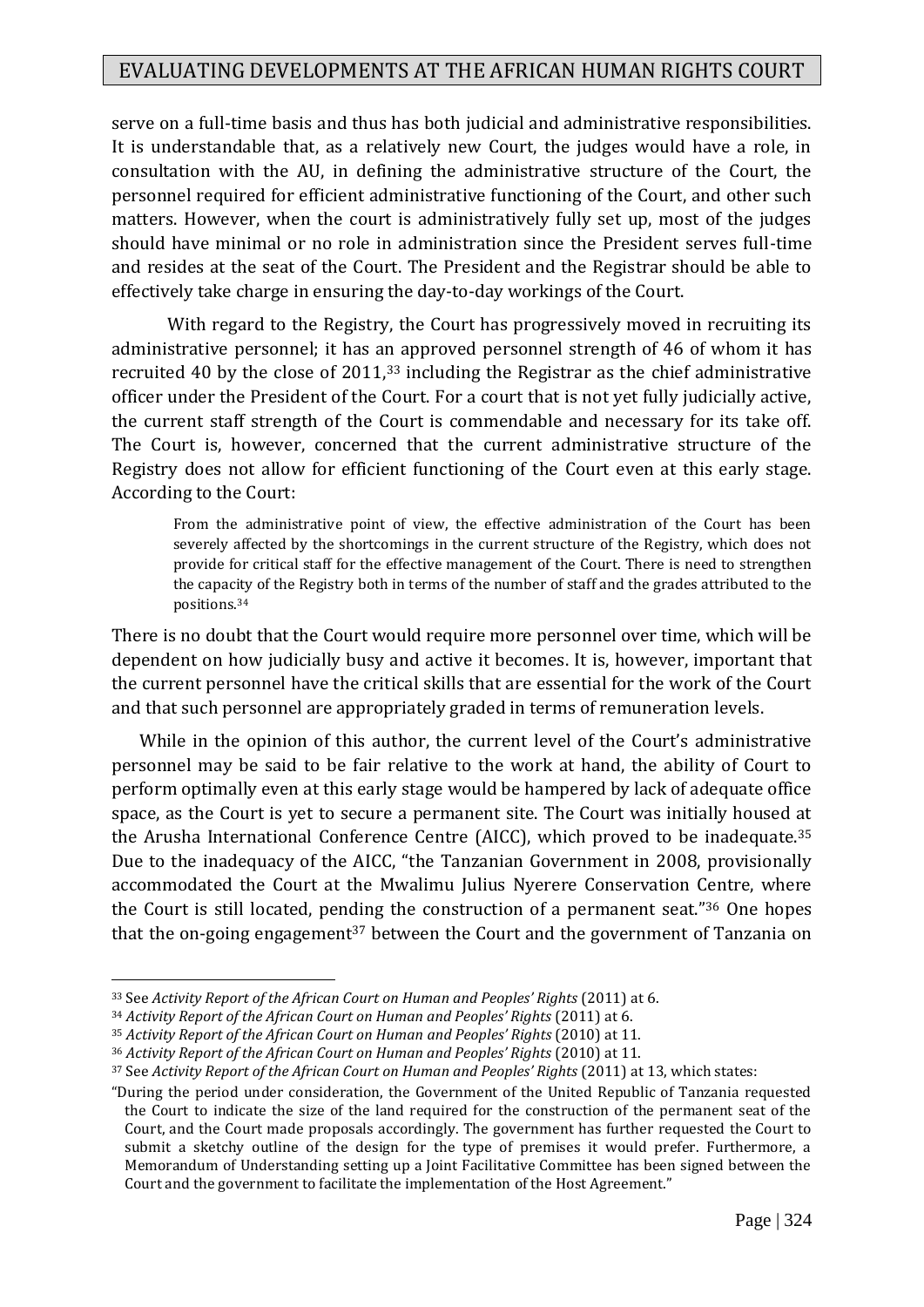a permanent site for the Court would in no time bear fruit, as it is the responsibility of Tanzania under the Court's Headquarter Agreement to provide "a permanent structure at its expense for the Court" that would serve as "its Headquarters."<sup>38</sup>

## **4 JUDICIAL FUNCTIONING OF THE COURT**

As a Court, the focus of much of its observers would be more on its judicial activities and somewhat on other activities that may be inextricably linked to its judicial functions. One could refer to such latter activities as the Court's quasi-judicial functions or activities. The core judicial activities of the Court in the main, involve the hearing of cases in the exercise of the Court's contentious and advisory jurisdictions. How the Court functions in this regard at this early stage of its life has ramifications for the future. Thus, it is vital to consider how the Court has fared in receiving and dealing with cases that have come before it.

## **4.1 The court's exercise of jurisdiction**

#### 4.1.1 *Contentious jurisdiction of the court*

In the exercise of its contentious jurisdiction, between 2006 and 2010, the Court received only the case of *Michelot Yogogombaye v the Republic of Senegal* which was filed on 7 October 2008.<sup>39</sup> In 2011, however, 14 cases were filed with the Court.<sup>40</sup>The Court received seven further cases in  $2012^{41}$  and in 2013 it received two cases<sup>42</sup> as of

<sup>38</sup> See Court's Headquarter Agreement, Art V.

<sup>39</sup>Application No. 001/2008. See *Activity Report of the African Court on Human and Peoples' Rights* (2009) at 4.

<sup>40</sup> Application No 001/2011 - *Femi Falana v. African Union*; [Application No 002/2011](http://www.african-court.org/en/index.php/2012-03-04-06-06-00/list-cases/2-home/169-application-no-002-2011-soufiane-ababou-v-people-s-democratic-republic-of-algeria) *- Soufiane Ababou [v.People's Democratic Republic of Algeria](http://www.african-court.org/en/index.php/2012-03-04-06-06-00/list-cases/2-home/169-application-no-002-2011-soufiane-ababou-v-people-s-democratic-republic-of-algeria);* Application No 003/2011 *- Urban Mkandawire v Malawi;*  Application No 004/2011 – *African Commission on Human and Peoples' Rights v Great Socialist People's Libyan Arab Jamahiriya*; *Application No 005/2011 - [Daniel Amare and Mulugeta Amare v. Republic of](http://www.african-court.org/en/index.php/2012-03-04-06-06-00/list-cases/2-home/174-application-no-005-2011-daniel-amare-and-mulugeta-amare-v-republic-of-mozambique-mozambique-airlines)  [Mozambique and Mozambique Airlines](http://www.african-court.org/en/index.php/2012-03-04-06-06-00/list-cases/2-home/174-application-no-005-2011-daniel-amare-and-mulugeta-amare-v-republic-of-mozambique-mozambique-airlines)*;*Application No 006/2011 - [Association Juristes d'Afrique pour la](http://www.african-court.org/en/index.php/2012-03-04-06-06-00/list-cases/2-home/175-application-no-006-2011-association-juristes-d-afrique-pour-la-bonne-gouvernance-v-republic-of-cote-d-ivoire)  Bonne Gouvernance v. [Republic of Cote d'Ivoire](http://www.african-court.org/en/index.php/2012-03-04-06-06-00/list-cases/2-home/175-application-no-006-2011-association-juristes-d-afrique-pour-la-bonne-gouvernance-v-republic-of-cote-d-ivoire)*; *Application No 007/2011 - [Youssef Ababou v The Kingdom](http://www.african-court.org/en/index.php/2012-03-04-06-06-00/list-cases/2-home/176-application-no-007-2011-youssef-ababou-v-the-kingdom-of-morocco)  [of Morocco](http://www.african-court.org/en/index.php/2012-03-04-06-06-00/list-cases/2-home/176-application-no-007-2011-youssef-ababou-v-the-kingdom-of-morocco)*; *Application No 008/2011 - [Ekollo M. Alexandre v. Republic of](http://www.african-court.org/en/index.php/2012-03-04-06-06-00/list-cases/2-home/177-application-no-008-2011-ekollo-m-alexandre-v-republic-of-cameroon-and-federal-republic-of-nigeria) Cameroon and Federal Republic [of Nigeria](http://www.african-court.org/en/index.php/2012-03-04-06-06-00/list-cases/2-home/177-application-no-008-2011-ekollo-m-alexandre-v-republic-of-cameroon-and-federal-republic-of-nigeria)*; *Application No 009/2011 – [Tanganyika Law Society and Legal and Human Rights Centre v The](http://www.african-court.org/en/index.php/2012-03-04-06-06-00/list-cases/2-home/178-application-no-009-2011-tanganyika-law-society-and-legal-and-human-rights-centre-v-the-united-republic-of-tanzania)  [United Republic of Tanzania](http://www.african-court.org/en/index.php/2012-03-04-06-06-00/list-cases/2-home/178-application-no-009-2011-tanganyika-law-society-and-legal-and-human-rights-centre-v-the-united-republic-of-tanzania)*; *Application No 010/2011 - [Efoua Mbozo'o Samuel v Pan African Parliament](http://www.african-court.org/en/index.php/2012-03-04-06-06-00/list-cases/2-home/179-application-no-010-2011-application-010-2011-efoua-mbozo-o-samuel-v-pan-african-parliament)*; Application No 011/2011 – *Rev. Christopher R. Mtikila v The United Republic of Tanzania*; Applications Nos. 009&011/2011 – *Tanganyika Law Society and The Legal and Human Rights Centre and Reverend Christopher Mtikila v The United Republic of Tanzania* (based on an order of the Court joining Application No 009/2011 and Application No 011/2011 since the two application substantively dealt with the same matter); Application No 012/2011 - *National Convention of Teachers Trade Union v. The Republic of Gabon*; Application No 013/2011 - *Abdoulaye Nikiema, Ernest Zongo, Blaise Ilboudo and Burkinabe Human and Peoples' Rights Movement v The Republic of Burkina Faso*; and Application No 014/2011- *Atabong Denis Atemnkeng v. The African Union*. See list of cases, available at <http://www.african-court.org/en/index.php/2012-03-04-06-06-00/list-cases> (accessed 15 February 2013).See also *Activity Report of the African Court on Human and Peoples' Rights* (2011) at 2 with respect to the number of cases that the Court received in 2011.

<sup>41</sup> Application No 001/2012 - *Karata Ernest and Others v. Attorney General of the United Republic of Tanzania*; Application No 002/2012 - *Delta International Investments S.A., Mr and Mrs A.G.L. De Lange v The Republic of South Africa*; Application No 003/2012 - *Peter Joseph Chacha v Tanzania*; Application No 004/2012 - *Emmanuel Joseph Uko and Others v The Republic of South Africa*; Application No 005/2012 - *Amir Adam Timan v The Republic of Sudan*; Application No 006/2012 - *African Commission v. The*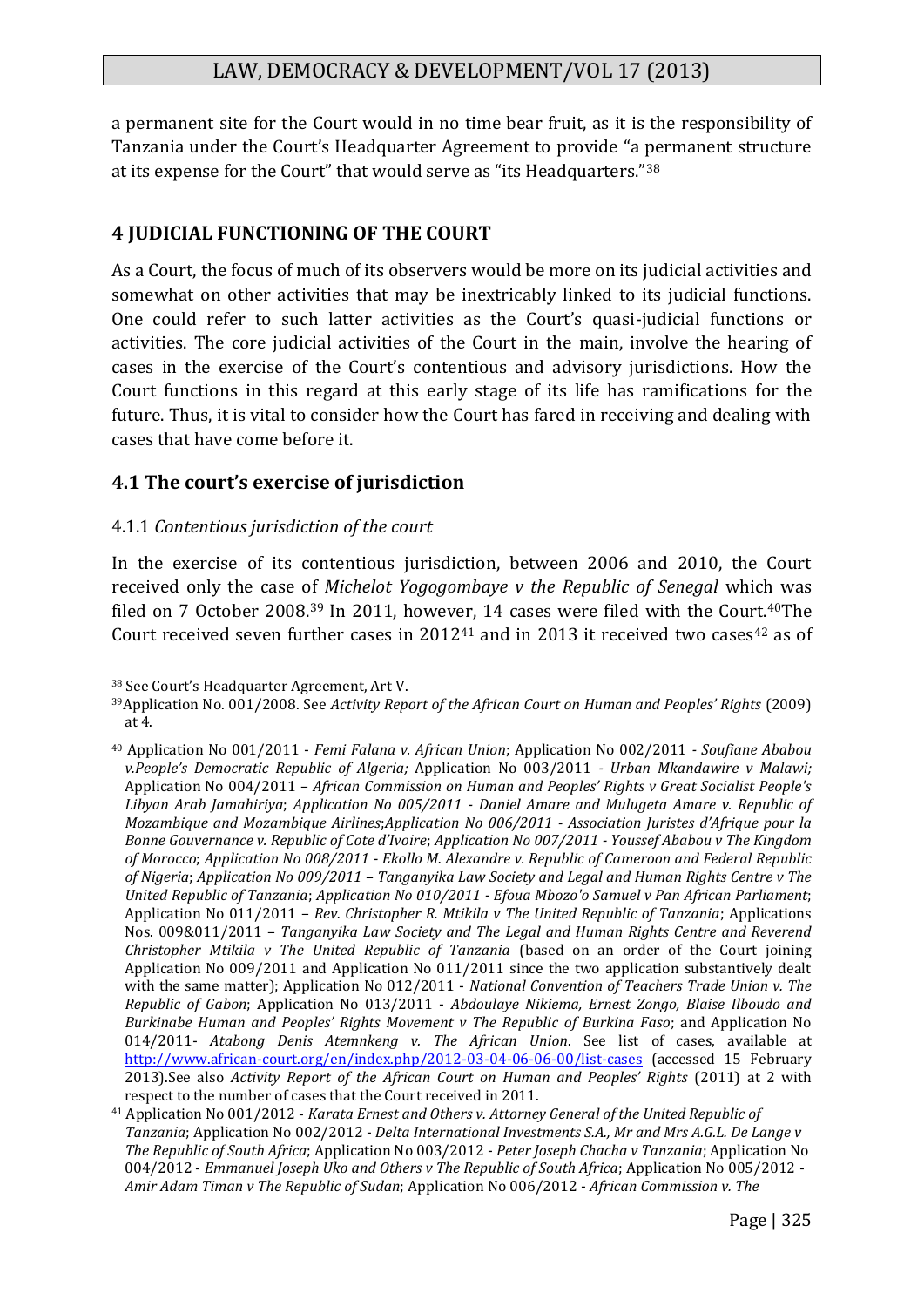March, making a total of 24 supposedly contentious cases since the Court's operationalisation. One common characteristic of majority of these cases is that, apart from the consolidated cases of *Tanganyika Law Society and the Legal and Human Rights Centre and Reverend Christopher Mtikila v The United Republic of Tanzania;<sup>43</sup>* the cases of *African Commission on Human and Peoples' Rights v Great Socialist People's Libyan Arab Jamahiriya (*in the early days of the Libya uprising)/ and the *African Commission on Human and Peoples' Rights v Libya* (against the new Libyan government to protect the rights of Saif Al-Islam Gaddafi then in detention); <sup>44</sup>*Urban Mkandawire v Malawi*; *<sup>45</sup>Abdoulaye Nikiema, Ernest Zongo, Blaise Ilboudo and Burkinabe Human and Peoples' Rights Movement v The Republic of Burkina Faso*; <sup>46</sup>*Karata Ernest and Others v Attorney General of the United Republic of Tanzania;*47*Peter Joseph Chacha v*  Tanzania;<sup>48</sup>and African Commission on Human and Peoples' Rights v The Republic of *Kenya*(for the protection of the Ogiek people against eviction*),<sup>49</sup>* the Court lacked jurisdiction. This lack of jurisdiction stemmed from the fact that the cases were instituted either by parties that, by virtue of the provisions of the Protocol on the Human Rights Court, do not have direct access to the Court, or against states that are not parties to the Protocol.

Under Article 5 of the Protocol, the entities that have unconditional direct access to the Court are the African Commission, States Parties to the Protocol that are either applicants or respondents before the African Commission, States Parties "whose citizen(s) is (are) a victim(s) of human rights violations", and "African Intergovernmental Organizations."50Individuals and non-governmental organizations (NGOs) have conditional direct access to the Court. Apart from the fact that NGOs must have "observer status with the (African) Commission," there is an additional requirement to be fulfilled under Article 34(e) of the Protocol, which Article 5(3) enjoins to enable individuals and NGOs "institute cases directly before" the Court. Thus, under Article 34(6) of the Protocol, for an individual and NGO to file cases directly before the Court, the state party against which the case is filed must have made a declaration allowing the Court to receive such case. Without such a declaration, which could be made at the time the state ratifies the Protocol, or at any other time, the Court would lack jurisdiction in cases filed against such a state. Emphasising this requirement, Article 34(6) strongly states that "... The Court shall not receive any petition under Article 5(3) involving a State Party which has not made such a declaration."

1

<sup>49</sup> Application No 006/2012.

*Republic of Kenya*; and Application No 007/2012 - *Baghdadi Ali Mahmoudi v. The Republic of Tunisia*. See list of cases http://www.african-court.org/en/index.php/2012-03-04-06-06-00/list-cases(accessed 15 February 2013).

<sup>42</sup> Application No 001/2013 – Ernest Francis *Mtingwi* v *The Republic of Malawi* ; and Application No 002/2013 – *The African Commission on Human and Peoples' Rights v Libya*.

<sup>43</sup> Applications Nos. 009 & 011/2011.

<sup>44</sup> Application No 004/2011 and Application No 002/2013.

<sup>45</sup> Application No. 003/2011.

<sup>46</sup> Application No 013/2011.

<sup>47</sup> Application No 001/2012.

<sup>48</sup> Application No 003/2012.

<sup>50</sup> See Protocol on the African Human Rights Court, Art. 5(1) (a)-(e).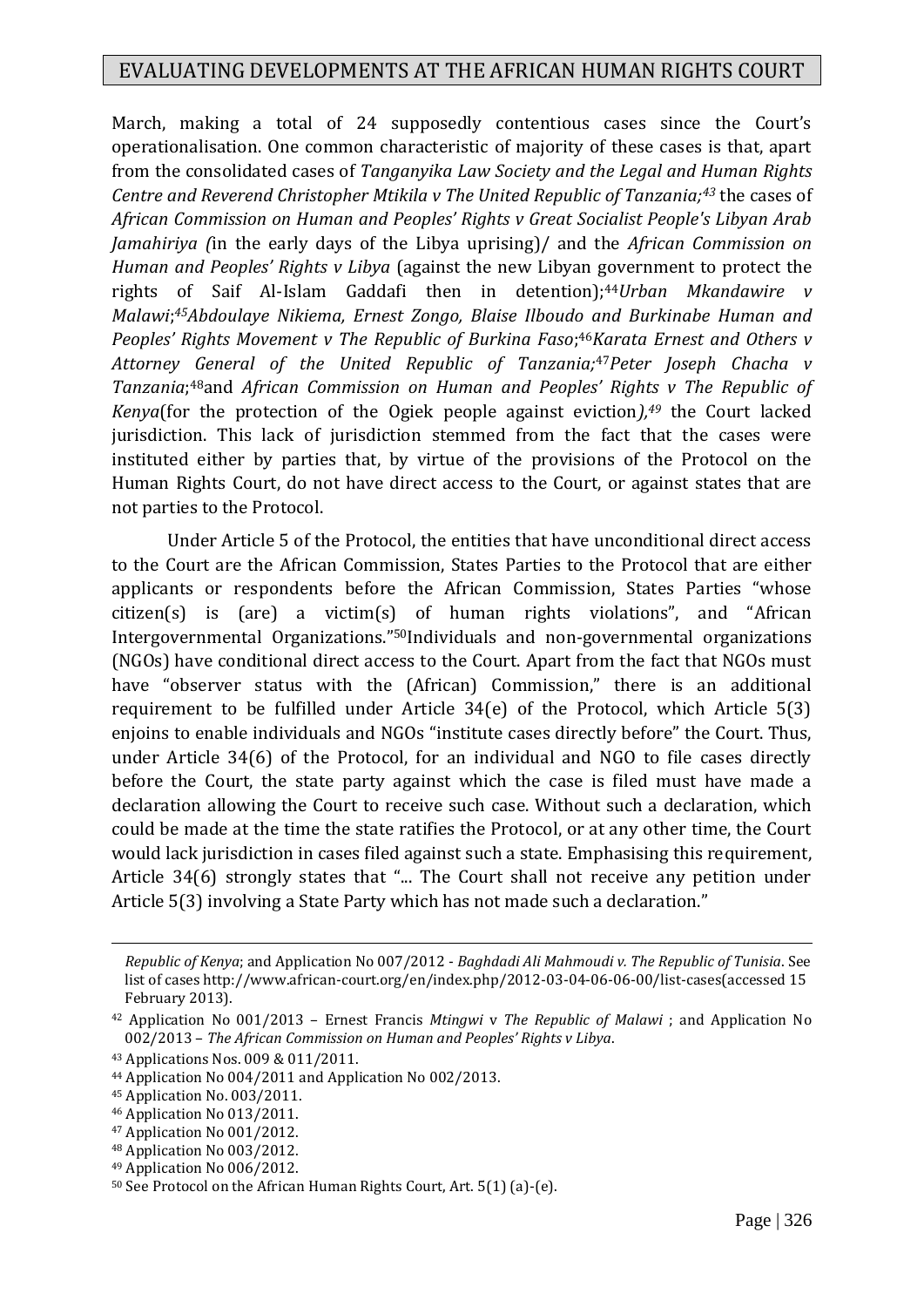Since the Court became functional more than six years ago, its ability to meaningfully engage in its core judicial activity, namely the hearing of cases within its contentious jurisdiction, has been hampered by the difficulty created by Articles 5(3) and 34(6) of the Protocol with regard to access to the Court for individuals and NGOs. As at the time of finalising this article only seven states out of the 26 States Parties to the Protocol, namely, Burkina Faso, Malawi, Mali, Tanzania, Ghana, Rwanda, and just recently (23 July 2013) Ivory Coast, have made declarations accepting the jurisdiction of the Court to receive petitions by individuals and NGOs.51What this has meant is that the Court has not been very active judicially because individuals and NGOs that traditionally keep human rights institutions busy are handicapped. States that have unfettered access to the Court have not lodged cases before it, if at all they we will; and the African Commission is yet to fully and definitively articulate how and under what circumstances it would exercise its direct access rights to the Court in regular cases other than in circumstances substantively requiring provisional measures as demonstrated in its applications to the Court in *African Commission on Human and Peoples' Rights v Great Socialist People's Libyan Arab Jamahiriya*/*Libya*<sup>52</sup> and *African Commission v The Republic of Kenya*. <sup>53</sup>Even though it is very commendable that the Court issued provisional measures in these cases, it does not say much about how the African Commission can be a vehicle for active human rights litigation before the Court in the absence of direct access for individuals and NGOs to the Court.

What can be said, however, is that despite its limited case load due to the problem of individual and NGO access created by Article 34(6) and the failure of the majority of states parties to lodge the required declaration, in properly received contentious cases where the Court is vested with jurisdiction, it has shown itself to be a formidable judicial institution that can boldly articulate and apply the law for the protection of the rights of litigants that come before it. In what could truly be said to be its first "real" judgment in the exercise of its contentious jurisdiction (the consolidated cases of *Tanganyika Law Society and the Legal and Human Rights Centre and Reverend Christopher Mtikila v The United Republic of Tanzania*) *<sup>54</sup>* on 14 June 2013, the Court unanimously found that by prohibiting the participation of independent candidates in presidential, parliamentary and local government elections, the United Republic of Tanzania was in violation of Article 10 of the African Charter that guarantees "the right to free association" and the right "not to be compelled to join an association", as well as the Article 13(1) right of a citizen "to participate freely in the government of his

<sup>51</sup> The current States Parties to the Protocol as at February 2013 are: Algeria; Burkina Faso; Burundi; Congo; Côte d'Ivoire; Comoros; Gabon; the Gambia; Ghana; Kenya; Libya; Lesotho; Malawi; Mali; Mauritania; Mauritius; Mozambique; Niger; Nigeria; Uganda; Rwanda; Senegal; South Africa; Tanzania; Togo; and Tunisia. See *Activity Report of the African Court on Human and Peoples' Rights* (2011) at 1 and Coalition for an Effective African Court for Human and Peoples Rights (African Court Coalition), Practice Manual on the Procedure of the African Court on Human and Peoples Rights (Arusha, 2013) at 2.

<sup>52</sup> Application No 004/2011 and Application No 002/2013 9.

<sup>53</sup> Application No 006/2012.

<sup>54</sup> Applications Nos. 009 & 011/2011.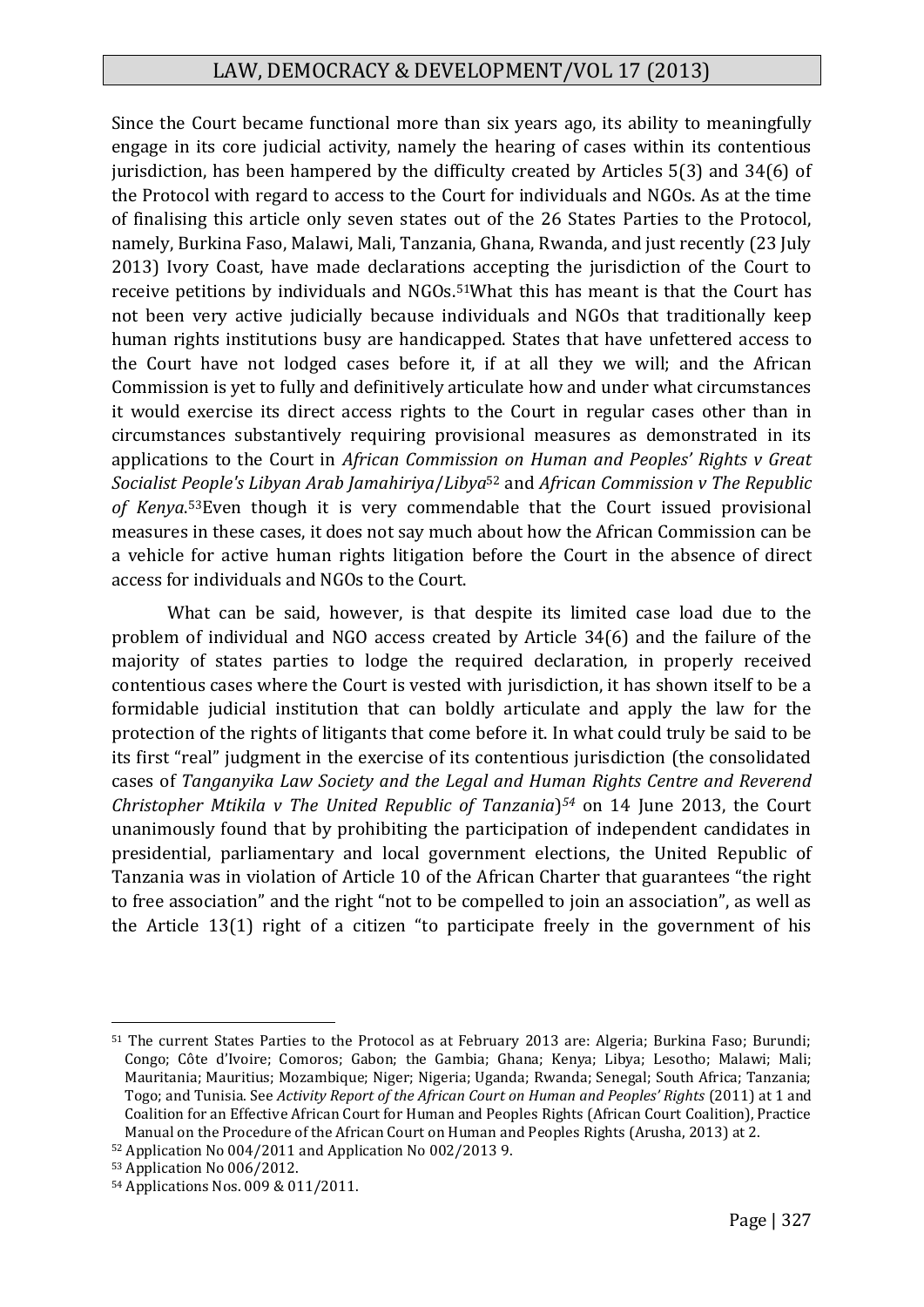country, either directly or through freely chosen representatives…"<sup>55</sup> Apart from the specific findings of the Court and the order for Tanzania to take legislative and other measures to remedy the violation articulated by the Court, the judgment contains elaborate analyses that elucidate the contours of exhaustion of local remedies, nondiscrimination and the right to equality, the right to freedom of association, the limitation of rights under the African Charter, and the concept of continuing violation under the African Charter relative to when a state party ratified the Protocol and when violations complained against to the Court arose, among other principles.

Similarly, on 21 June 2013, the Court delivered its judgment in *Urban Mkandawire v Malawi*, *<sup>56</sup>* finding that the applicant's failure to argue his appeal in the High Court from a decision of the Industrial Court of Malawi, despite having been advised to do so, but instead proceeded to the Supreme Court of Appeal, which dismissed his case, amounted to non-exhaustion of local remedies under Article 6(2) of the Protocol and Article 56(5) of the African Charter.<sup>57</sup>

Meanwhile, the lack of real contentious cases in the early period of the Court's initial operationalisation seemed to create a perception that it was not going to be busy. Presumably, as a way of keeping itself (judicially) busy, particularly after it did not receive more cases other than *Michelot Yogogombaye v the Republic of Senegal,* between 2008 and 2010, the Court became somewhat "creative" by doing two things – (1) engaging in elaborate promotional or sensitisation activities in States Parties and non-States Parties, and; (2) conducting hearings in cases for which it clearly had no jurisdiction but which may have been spurred by its promotional activities. With regard to 1, the purpose of the promotional activities is to make the Court known by "various stakeholders, and to accelerate the pace of ratification of the Protocol establishing the Court, and the making of the special declaration to authorize individuals and nongovernmental organizations to seize the Court, after exhausting local

<sup>55</sup> Judgment of the African Court in the consolidated cases of *Tanganyika Law Society and the Legal and Human Rights Centre and Reverend Christopher Mtikila v The United Republic of Tanzania*, paras 106 – 126 (decided on 14 June 2013).

<sup>56</sup> Application No. 003/2011.

<sup>57</sup> Judgment of the African Human Rights Court in *Urban Mkandawire v Malawi*, Application No. 003/2011 at paras 40 – 41 (decided on 21 June 2013). The Court has further rendered other very important decisions that give an indication of its preparedness to make a name for itself as a serious court. In *Abdoulaye Nikiema, Ernest Zongo, Blaise Ilboudo and Burkinabe Human and Peoples' Rights Movement v The Republic of Burkina Faso*, the Court unanimously dismissed a preliminary objection by Burkina Faso regarding non exhaustion of local remedies where the state failed to take any action to remedy the violation that the applicants complained of. In that case the Court was of the view that the applicants were not required to exhaust "ineffective remedies." Similarly, in the particular circumstance of the case, the Court was prepared to excuse a delay of three years and four months that it took for the applicants to approach the Court as reasonable "considering the time the Applicants needed to determine the opportunity to seize the Court and prepare their brief". This is the more remarkable because the earliest date the Court could accept any application was after the adoption of its Draft Rules of Procedure. See Pan African Lawyers Union (PALU) (electronic) *Newsletter*, Issue No. 2, June 2013 (on file with author). Finally, in *Ernest Mtingwi v Malawi (*Application No. 001-2013), the Court made it clear that it is not an appellate court to which appeals from decisions of domestic courts lie. See paras 11 – 16 of the judgment.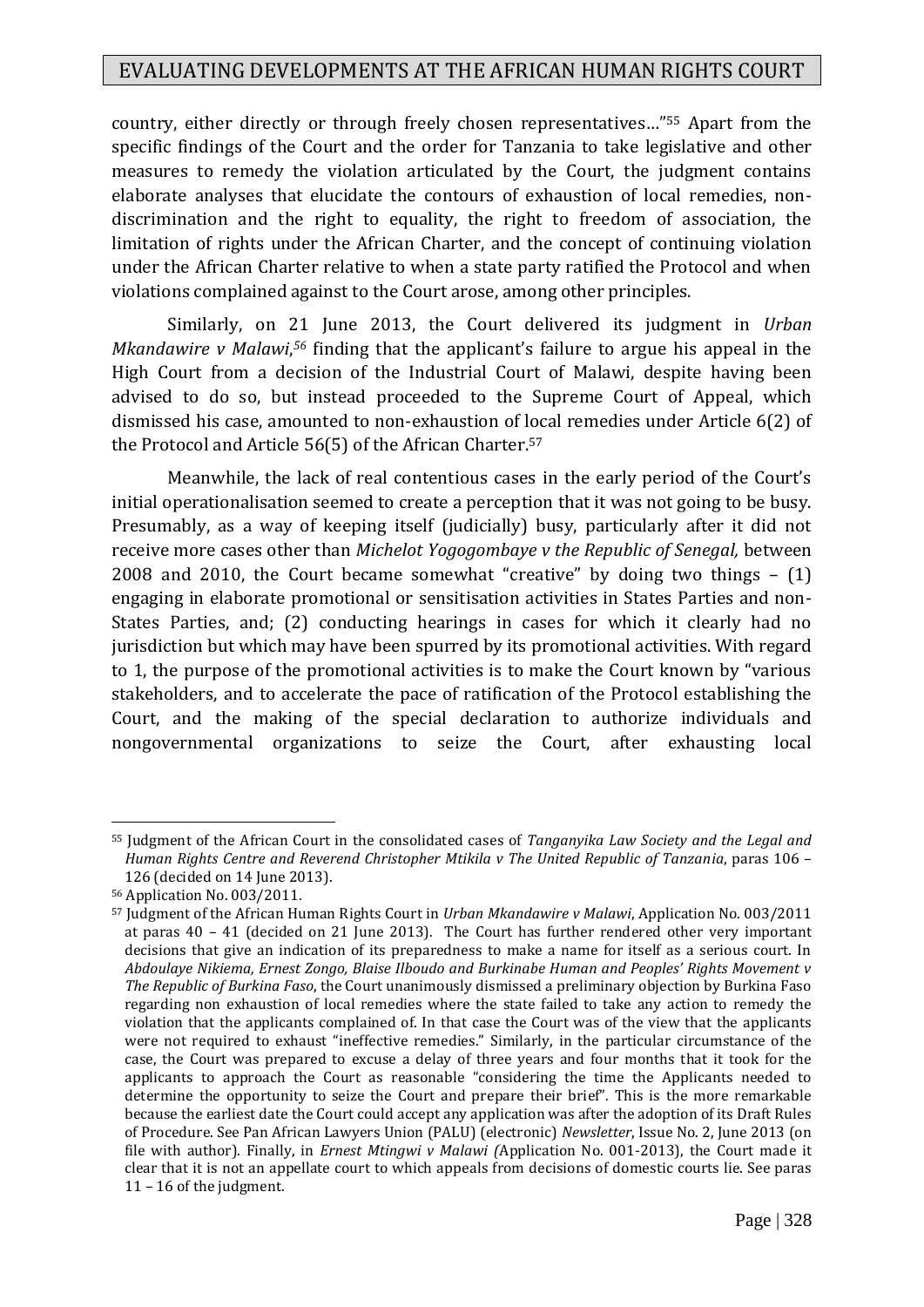remedies."58The Court appears to attribute the increase in the number of cases it has received from 2011 on, to its sensitisation and promotional activities. In the words of the current President of the Court:

Seemingly the sensitization efforts that the Court has undertaken thus far are bearing fruit. The response is very encouraging for the Court and shows that stakeholders' confidence in the Court is growing. Thus far the Court has received 23 applications on contentious matters. In addition, thus far the Court has received three requests for advisory opinions.<sup>59</sup>

While one may not fault the Court for claiming credit for its increased judicial activity based on its promotional efforts, it, however, accepts that "of the 23 applications received many have been dismissed due to the Court lacking jurisdiction *rationae personae*" <sup>60</sup>, thus alluding to the difficulty raised above regarding jurisdictional access to the Court. But the point remains that the Court did not just dismiss the cases without some elaborate judicial activity. Thus, as indicated in part 2 above, the question arises why the Court should spend its energy and scarce resources to conduct hearings in cases where its lack of jurisdiction is manifestly beyond question. Two of the dismissed cases – *Michelot Yogogombaye v the Republic of Senegal*<sup>61</sup> (*Yogogombaye* case) and *Femi Falana v. African Union*<sup>62</sup> (*Falana* case) illustrate the difficulty that the author has in appreciating the Court's practice in this regard. In *Yogogombaye*, the Court's first case,<sup>63</sup> the applicant brought a case against Senegal aimed at stopping the prosecution of Hissene Habre, former President of Chad, who was in Senegal with the possibility of facing trial for torture allegedly committed during his reign as President of Chad. The simple issue for determination was the jurisdiction of the Court, namely, whether the applicant as an individual could legitimately seize the Court of the matter under the Protocol – particularly whether Senegal as a State Party had made the required declaration under Article 34(6) allowing individual access to the Court, based on which Senegal raised a preliminary objection. Despite the obvious fact that Senegal had not made the required declaration, the Court embarked on a hearing and later issued its first judgement in which it unanimously held "that in terms of Article 34(6) of the Protocol, it has no jurisdiction to hear the case instituted by Mr. Yogogombaye against Senegal."<sup>64</sup>

In the *Falana* case, Femi Falana, a Nigerian human rights lawyer, brought an application against the African Union as a representative body of all 53 member states of the AU. His contention was that the requirement under Article 34(6) of the Protocol was a violation of the various rights under the African Charter, including the right to be heard. Thus, because of this requirement his ability to access the Court had been hampered since his country Nigeria had not made the required declaration. As a result

<sup>58</sup> *Activity Report of the African Court on Human and Peoples' Rights* (2010) at 8 - 9. See also *Activity Report of the African Court on Human and Peoples' Rights* (2011) at 7 - 12.

<sup>59</sup> President Akuffo's Keynote Speech of 8 March 2013 in Arusha at 6.

<sup>60</sup> President Akuffo's Keynote Speech of 8 March 2013 in Arusha at 6.

<sup>61</sup>Application No. 001/2008.

<sup>62</sup>Application No 001/2011.

<sup>63</sup> For detailed analysis of the judgment of the Court, see Jalloh C "Michelot Yogogombaye v Republic of Senegal" (2010) 104 (4) *American Journal of International Law* 620.

<sup>64</sup> Judgment of the Court in the *Yogogombaye* case at para 75.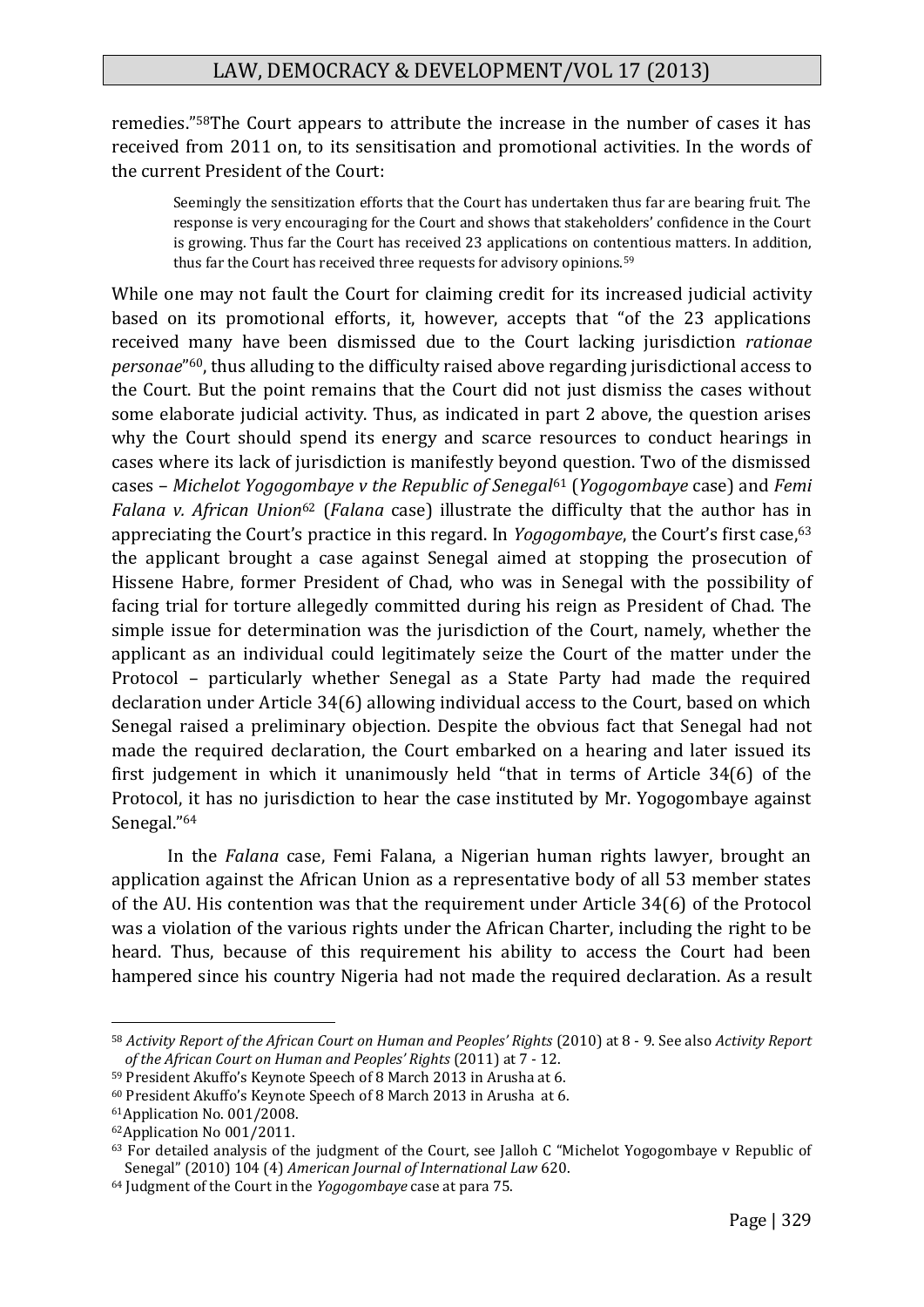he prayed the Court to declare Article 34(6) of the Protocol "illegal, null and void" and annul the provision. Despite the manifest lack of jurisdiction due to the AU not being a party to the Protocol, the Court conducted an elaborate hearing to be able to come to a judgment a year and four months after the case was filed, finding "that in terms of Articles 5(3) and 34(6) of the Protocol, read together, it has no jurisdiction to hear the case instituted by Femi Falana, Esq, against the African Union."<sup>65</sup> It is important to point out that one may be sympathetic to the dissenting opinion of Judges Akuffo, Ngoepe and Thompson – the minority in the *Falana* case. The learned judges reasoned that the fact that the AU and its organs can request advisory opinions from the Court in addition to the AU's separate legal personality makes it possible for the AU to be sued before the Court.<sup>66</sup> For the minority, Article 34(6) of the Protocol is supplementary to the African Charter pursuant to Charter Article 66, and as such, by preventing individual access to the Court, it is contrary to the Charter's overall imperative for the protection and promotion of human rights.<sup>67</sup> While there may be some sympathy for the minority's reasoning, particularly in the spirit of proactively promoting individual access to the Court, my considered view is that it will be too much legal interpretative proactivity to read Article 34(e) as contrary to Article 66 of the African Charter. Article 66 of the Charter makes provisions for "special protocols or agreements" to supplement the Charter, but does not prohibit such protocols or agreements from catering for specific requirements that States Parties may require when entering into a treaty. More importantly, the minority recognised its predicament in this regard when it accepted the Court's lack of authority to declare Article 34(6) null and void as prayed by Falana, and declared its hope "that the problems raised by Article 34(6) will receive appropriate attention."<sup>68</sup>

In his separate opinions in both the *Yogogombaye* and *Falana* cases, Justice Fatsah Ouguergouz, inter alia, questioned whether the Court should not, under Rule 39 of the Rules of Procedure, preliminarily examine an application and determine its jurisdiction by an administrative process; and where it is clear that a State Party has not made the required declaration, "the application should be rejected *deplane* by a simple letter by the Registry" rather than by an elaborate judicial process that ends in a judgment within the stipulation of Rule  $52(7)$  of the Rules of the Court.<sup>69</sup> According to the Judge, this is particularly so where the Court ""manifestly" lacks jurisdiction to entertain an application."<sup>70</sup>

The questions raised by Justice Ouguergouz are very vital if the work of the Court is to be taken very seriously by both States Parties and the AU. It may appear to many human rights activists, observers and academics that the Court is being judicially creative by engaging in elaborate judicial activities and issuing judgments in the two

<sup>65</sup> Judgment of the Court in the *Falana* case para 46.

<sup>66</sup>Dissenting Opinion in the *Falana* case paras 8.1 - 8.3.

<sup>67</sup> Dissenting Opinion in the *Falana* case paras 13 - 16.

<sup>68</sup> Dissenting Opinion in the *Falana* case para. 17.

<sup>69</sup> See Separate Opinion of Justice Fatsah Ouguergouz in the *Yogogombaye* case para. 40. See also Separate Opinion of Justice Fatsah Ouguergouz in the *Falana* case para 1.

<sup>70</sup> Separate Opinion of Justice Fatsah Ouguergouz in the *Falana* case at para 40.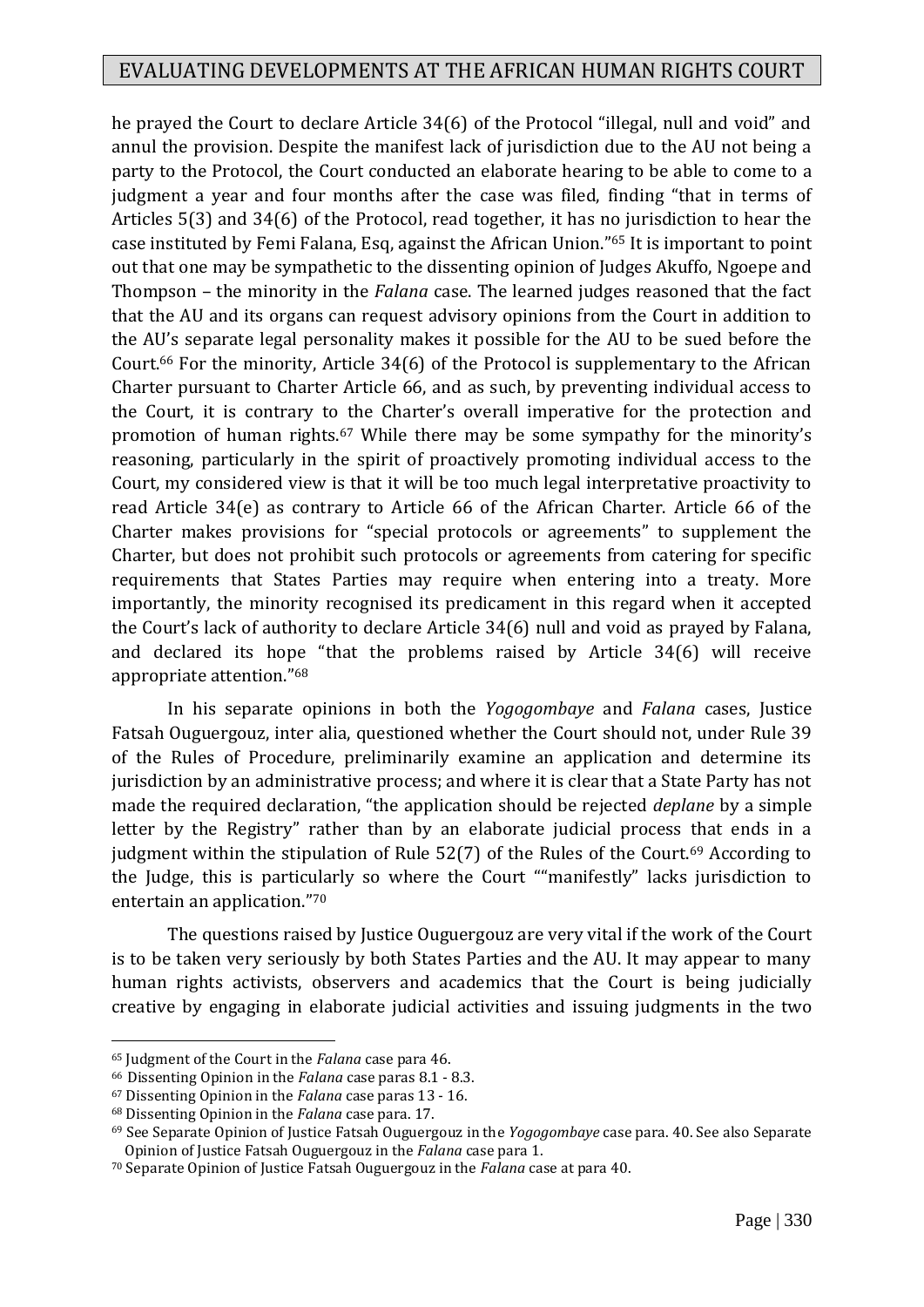cases discussed above and the likes of them that have come before it. The Court must not, however, sacrifice judicial thoroughness on the altar of judicial creativity that is not well-founded and that does not stand up to its very own test, the Protocol and its Rules, because at the end of the day the Court would go on to find that it lacks jurisdiction in such cases. The only difference between the *Yogogombaye* and *Falana* cases regarding the issue of jurisdiction and the extent to which the Court should be judicially involved is that there is "manifest" lack of jurisdiction in the *Falana* case and the existence of a legal argument worthy of judicial examination based on a preliminary objection raised by Senegal on jurisdiction in the *Yogogombaye* case. As regards the latter case, it is arguable that, by virtue of Article 3(2) of the Protocol and Rule 26(2) of the Court's Rules which requires the court to determine any dispute about its jurisdiction, the Court could engage in a judicial process in that case rather than deal with the issue of jurisdiction administratively. Yet, if a state has not made the required declaration, irrespective of that state raising a preliminary objection, the Court should find a way of disposing of the matter as expeditiously as possible without unnecessarily expending scarce resources. In regard to the former case, it should be manifestly clear to the Court that the AU cannot be brought before it under the Protocol, in which case it should deal with the issue of jurisdiction administratively and not engage in an elaborate judicial process, as amply reasoned by Justice Ouguergouz.

## 4.1.2 *Timeframe for issuing judgments*

In the course of observing the judicial work of the Court, one of the questions that has bothered the minds of those that engage in the work of the Court is, when to expect a decision or the judgment of the Court in a contentious matter that is properly before it. It may appear that there is certainty in this regard based on the provisions of Article 28(1) of the Protocol, which clearly states that "the Court shall render its judgment within 90 days of having completed its deliberations." Rule 59 of the Court's Rules reiterates the above provision of the Protocol, emphasising in sub-rule 59(1) that "upon the conclusion of the hearing of a case, the Court shall close the proceedings for its deliberations and judgment." Rule 60(1) adds that "the deliberations of the Court shall be held in camera and shall remain confidential."

It would have been of immense help for the Court to make certain in its Rules when, in terms of a time frame, deliberations would end in a case, since the judges are supposed to begin deliberations when the hearing of a case is concluded. Certainty in this regard is important because the Court, at least presently, has not been involved in elaborate hearings, such as, taking of witnesses and the like; rather, it has heard submissions from the parties in a two to three day hearing whereupon it adjourns for deliberations. Yet, deliberations seem to take quite a long time. For example, the Court concluded the hearing on 15 June 2012 in the consolidated cases of *Tanganyika Law Society and the Legal and Human Rights Centre and Reverend Christopher Mtikila v The United Republic of Tanzania*. <sup>71</sup> As pointed out earlier, the Court delivered its judgment in the case on 14 June 2013, a year. It is thus difficult to establish when deliberations

<sup>1</sup> <sup>71</sup> Applications Nos. 009 & 011/2011. See African Court Coalition News, November (2012) 1 (Copy on file with author).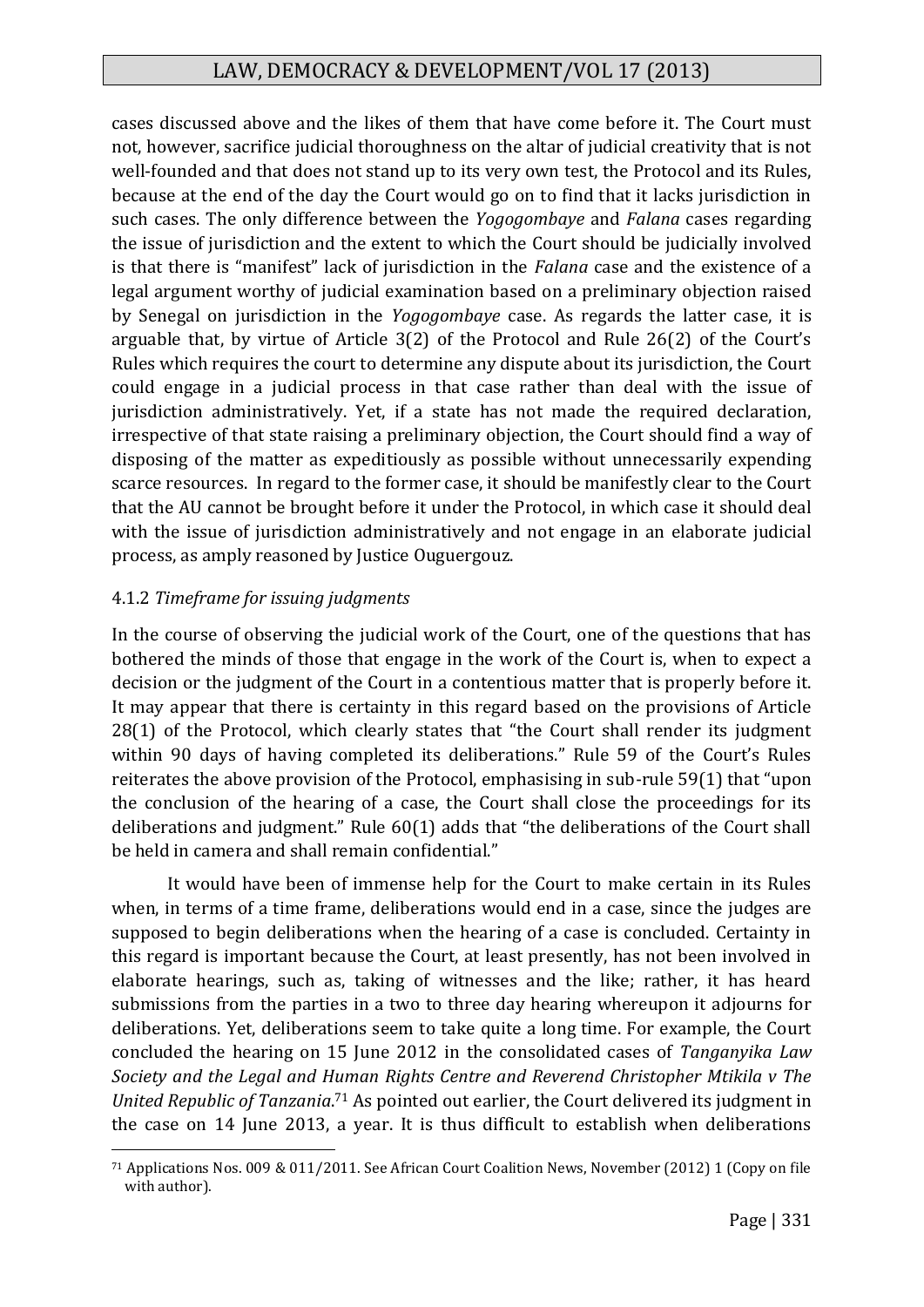ended for the 90 days within which the Court is required to deliver its judgment to commence.

To be sure, the Court is a part-time Court in that all the judges except the President serve on a part-time basis. While this may impact on how quickly the Court deliberates and renders its judgments, it is important for the Court to consider rendering judgments quicker, particularly now that its workload cannot be said to be any heavy.

#### 4.1.3 *The court's advisory jurisdiction*

Article 4 (1) of the Protocol empowers the Court to "provide an opinion on any legal matter relating to the (African) Charter or any other relevant human rights instrument" as long as the "subject matter of the opinion" does not relate to a matter that is under examination within the processes of the African Commission. The opinion of the Court under Article 4(1) in this regard would be based on a "request of a Member State of the OAU (AU), the OAU (AU), any of its organs, or any African organization recognized by the OAU (AU)." Rule 68 of the Court's Rules implements the above provision of the Protocol and adds:

Any request for advisory opinion shall specify the provisions of the Charter or of any other international human rights instrument in respect of which the advisory opinion is being sought, the circumstances giving rise to the request as well as the names and addresses of the representatives of the entities making the request.<sup>72</sup>

The only issue requiring some elucidation from the Court on its advisory jurisdiction is the meaning of the phrase "any African organization recognized by the OAU (AU)." The proper construction of the phrase has implications for the ability of entities other than member states of the AU, the AU itself, or its organs to request an advisory opinion. Do NGOs fall within "African organizations" that the AU recognizes, particularly if such NGOs have observer status with the African Commission or the AU itself? Or is the phrase confined to African sub-regional entities that are inherently AU-recognised organisations? Does it extend to national Human Rights Commissions and institutions? In this regard, Viljoen suggests

[T]hat all African NGOs that enjoy observer status with the African Commission, a form of recognition by the AU, qualify, so should civil society organizations represented on ECOSOC, and regional economic arrangements, such as ECOWAS and SADC. Other African Organizations should also qualify, in so far as they work in association with the AU or AEC.<sup>73</sup>

The first seven years of the Court did not generate any view from the Court on the above questions. While the Court has to date received four requests for advisory opinions from Mali, Libya (two member states of the AU), the Socio-Economic Rights Accountability Project (SERAP) from Nigeria, and a joint request from the Pan-African Lawyers Union (PALU) and the Southern African Litigation Centre (SALC) (two NGOs),<sup>74</sup> it has yet to

<sup>72</sup> Rules of Procedure of the African Court, Rule 68(2).

<sup>73</sup> Viljoen (2007) at 455.

<sup>74</sup> Request No. 001/2011 by the Republic of Mali, Request No 002/2011 by the Great Socialist Peoples' Libyan Jamahiriya, Request No 001/2012 by the Socio- Economic Rights and Accountability Project (SERAP), and the request lodged by the Pan African Lawyers Union (PALU) and the Southern African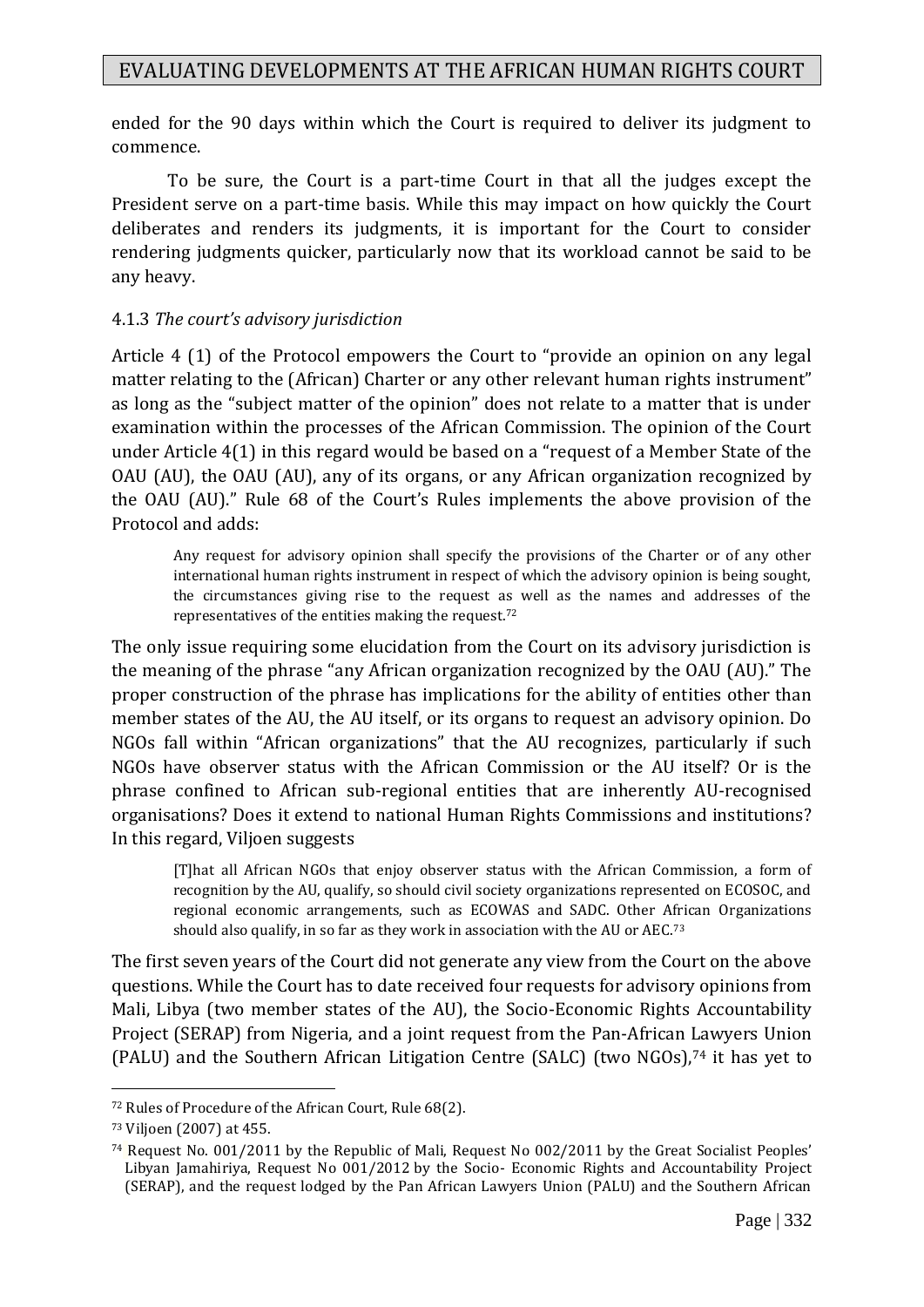make a determination on this very important point. This is crucial because the requests from the SERAP and the PALU/SALC were struck out on various grounds. According to the Registrar of the Court, the SERAP request was struck out for not meeting the requirements of Rule 68 on advisory opinions,<sup>75</sup> and the PALU/SALC on the ground that "the Court judged that the subject matter (suspension of the SADC Tribunal) related to a matter pending before the (African) Commission."<sup>76</sup> Even the requests made by Mali and Libya did not see the light of day. The former was withdrawn, while the latter "was struck out because the author could not show proof that he was representing the then Libyan government."<sup>77</sup>

In trying to arrive at a definition of an "African organization recognized by the African Union", the Court recently requested input from civil society organisations in the research that it launched on the meaning of the term under Article 4(1) of the Protocol. The Coalition for an Effective African Court on Human and Peoples' Rights (African Court Coalition) mobilised its members to contribute to the Court's research.<sup>78</sup> What remains is for the Court to analyse the inputs receive and possibly issue a directive in this regard.

## **4.2 Quasi-judicial Functioning of the Court**

As in its judicial and administrative activities, the Court engages in its quasi-judicial functions during its ordinary and extraordinary sessions. These would include the preparation of its Rules of Procedure, and the drawing up and adoption of practice directions or directives. One can also argue that the Court's quasi-judicial activities would also include its promotional activities, which need not take place during Court sessions. To date the Court has held 29 ordinary sessions and five extraordinary sessions; its 29th ordinary session took place from 3 – 21 June 2013 in Arusha. It held its  $30<sup>th</sup>$  ordinary session from 16 – 27 September 2013 in Arusha and its 31<sup>st</sup> ordinary session from 25 November – 6 December 2013 also in Arusha.<sup>79</sup> According to Rule 14 of the Court's Rules, the Court holds four ordinary sessions a year, each of which lasts for 15 days. Rule 15 gives the President of the Court the discretion to convene extraordinary sessions, or based on the request of the majority of the judges. It appears that the Court "may hold two extraordinary sessions a year, depending on the exigencies of matters before it."<sup>80</sup> It is envisaged that as the Court gets busier, it may have more ordinary or extraordinary sessions or increase the duration of its sessions beyond the current 15 days.

Litigation Centre (SALC) on the legality of the Southern African Development Community's (SADC) suspension of the SADC Tribunal.

<sup>75</sup> Email of 26 March 2013 from Robert Eno, Registrar of the Court, responding to the author's inquiry regarding the Court's advisory opinion decisions (The Court's Registrar's email of 26 March 2013).

<sup>76</sup> The Court's Registrar's email of 26 March 2013.

<sup>77</sup> The Court's Registrar's email of 26 March 2013.

<sup>78</sup>See African Court Coalition, Call for Contributions, Arusha, Tanzania, 19 March 2013.

<sup>79</sup> See the Court's Calendar of Sessions. Available at http://www.african-

court.org/en/index.php/sessions/indicative-table#extra (accessed 24 December 2013).

<sup>80</sup> President Akuffo's Keynote Speech of 8 March 2013 in Arusha) at 3.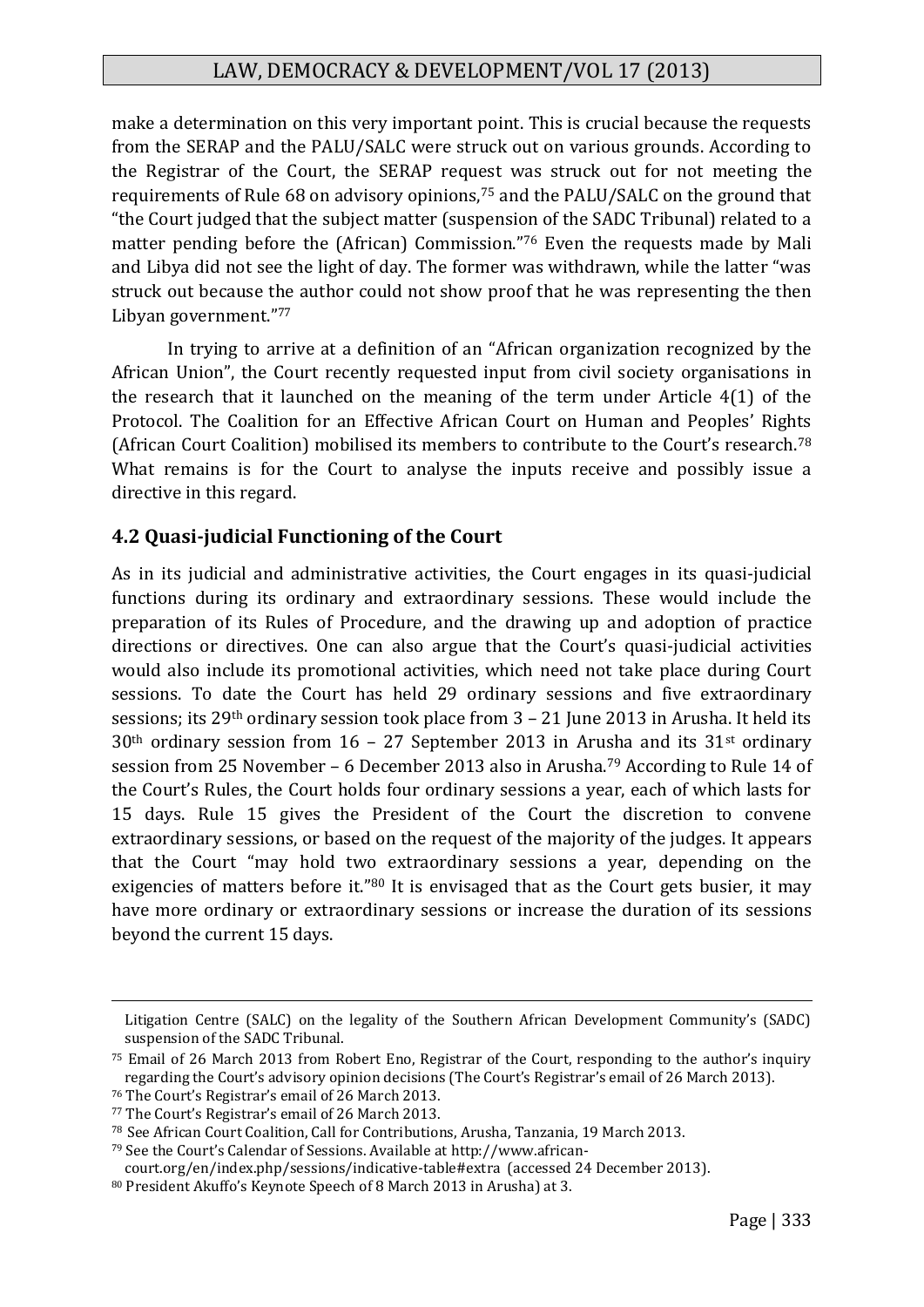As alluded to earlier, the Court adopted its Interim Rules of Procedure in 2008 and its finalised Rules in 2010 after consultation with the African Commission for the harmonisation of the Rules of both mechanisms.<sup>81</sup> It is certain that fine-tuning and revising the Rules of the Court would be a continuous process,<sup>82</sup> as the Court improves its work and gains experiences in dealing with cases that come before it, and how its judicial relationship with the African Commission affects the need to revise the Rules and their harmonisation with those of the Commission. The Court adopted its first Practice Directions aimed at providing guidance to litigants before the Court during its 5th extraordinary session in October 2012.83The Practice Directions are somewhat general, providing basic information on how to file a case before the Court, pleading and process formats, request for *amicus curiae*, time limits, requests for interim measures and how to relate with the Court.

It is important to point out that the Court regards promotional activities as part of its quasi-judicial functions. To this end, the Court has embarked on an elaborate "sensitization campaign" that is based on "a three-pronged strategy."84According to the President of the Court, the first strategy targets those states that are both parties to the Protocol and have also allowed direct access to NGOs and individuals by making the required Article 34(6) declaration.85Through this strategy, individuals, NGOs and general civil society are sensitised on the need to use the Court, as there would be nothing standing in their way in accessing the Court. The next strategy is aimed at States Parties to the Protocol that have yet to make the Article 34(6) declaration; both to sensitise the States Parties and to give a jolt to civil society to "sustain pressure on their government representatives to make the Declaration."<sup>86</sup> Finally, the third strategy focuses on non-states parties to the Protocol through some form of advocacy to nudge them to both ratify the Protocol and make the required declaration. The Court in this regard uses its Activity Report, attendance at AU Summits and meetings, conferences and workshops to make "all stakeholders ... aware of the Court."<sup>87</sup>

Indeed, as observed earlier, the Court credits the rise in the number of cases that came before it in the last two years to its elaborate promotional activities and sensitisation campaign. While, this is well and good, it should not result in cases coming before the Court in respect of which it manifestly and clearly has no jurisdiction, as it would amount to nothing but a waste of the Court's precious time and resources.

<sup>81</sup> *Activity Report of the African Court on Human and Peoples' Rights* (2010) at 6-7.

<sup>&</sup>lt;sup>82</sup> In this regard, the Court is already embarking on "general revision" of its Rules and soliciting input from civil society and the general public. See *Activity Report of the African Court on Human and Peoples' Rights* (2010) at 7.

<sup>83</sup> See the Court's Practice Directions. Available at http://www.africancourt.org/en/index.php/documents-legal-instruments/other-relevant-instruments (accessed 20 February 2013).

<sup>84</sup> President Akuffo's Keynote Speech of 8 March 2013 in Arusha at 5.

<sup>85</sup> President Akuffo's Keynote Speech of 8 March 2013 in Arusha at 5.

<sup>86</sup> President Akuffo's Keynote Speech of 8 March 2013 in Arusha at 5.

<sup>87</sup> President Akuffo's Keynote Speech of 8 March 2013 in Arusha at 5.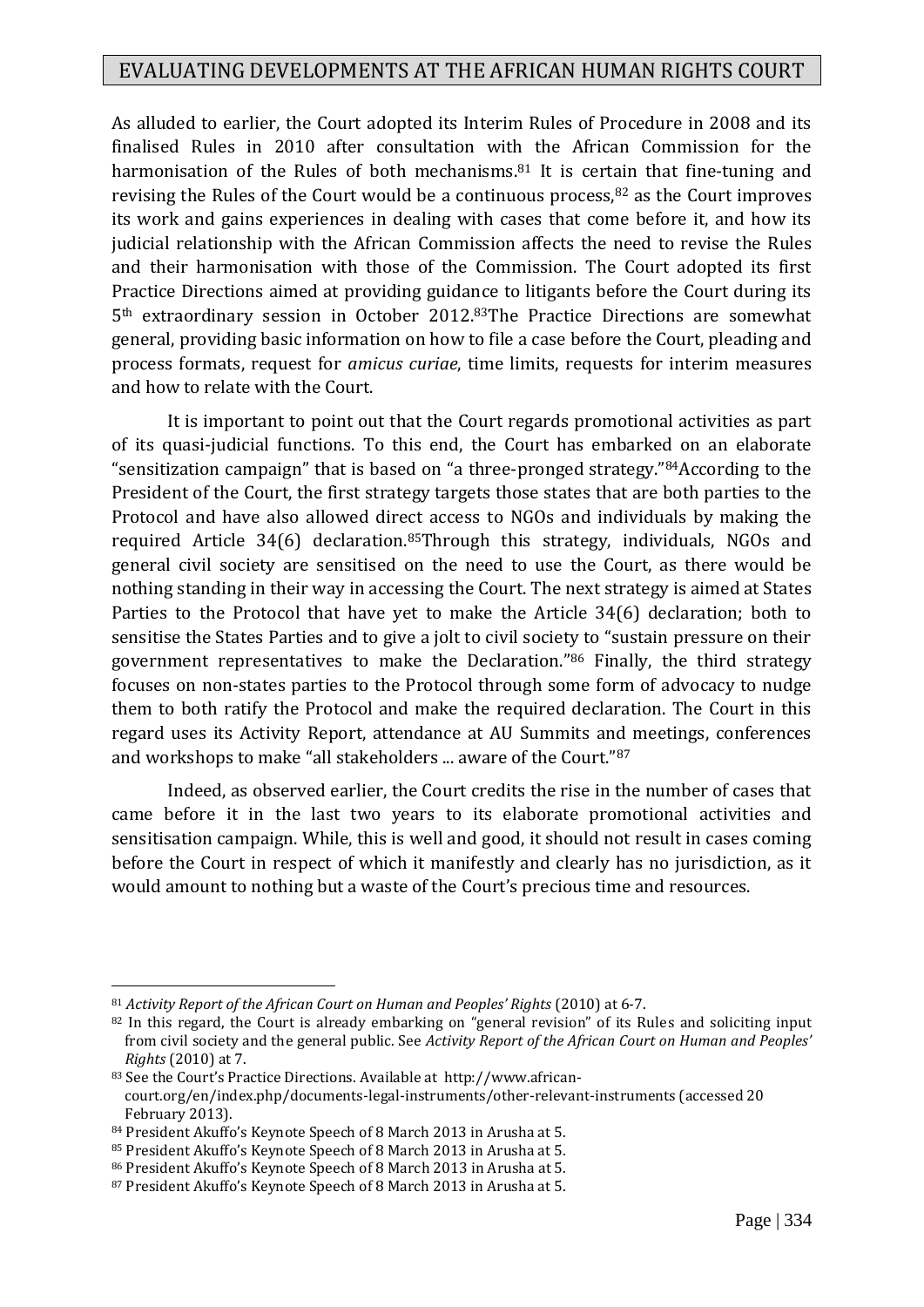## **4.3 Relationship between the Court and the African Commission**

The importance of the relationship between the Court and the African Commission cannot be overemphasised; it is indeed very vital. Article 2 of the Protocol makes it quite clear that the Court in its relationship with the Commission exists to "complement the protective mandate of the African Commission on Human and Peoples' Rights." It is thus unequivocal that the Commission is an independent and equally important human rights mechanism within the African human rights system that needs to work together with the Court. The complementarity that should exist between the Court and the Commission finds expression in various ways in the Protocol. Article 4 of the Protocol recognises the Commission as one of the entities that could request an advisory opinion from the Court; Article 5 endows the Commission with unqualified access to the Court and recognises the holding of observer status by NGOs with the Commission as one of the conditions precedent for them to have direct access to the Court; pursuant to Article 6(1) of the Protocol, the opinion of the Commission may be requested by the Court "when (it is) deciding on the admissibility of a case" brought by individuals and NGOs under the Protocol; by virtue of Article 6(3) the Court "may consider cases or transfer them to the Commission"; and finally because of the importance of the relationship between the Court and the Commission, Article 33 of the Protocol requires the Court to "consult the Commission as appropriate" in drawing up its Rules of Procedure.

Indeed, the Court recognises the complementarity between itself and the Commission. That is why after its first judges were elected, its first session in 2006 was held in Banjul, the Gambia, the seat of the African Commission, where "it started with briefing sessions" on the Commission and the African Committee of Experts on the Rights and Welfare of the Child.<sup>88</sup> In drawing up its Rules of Procedure, the Court has engaged in consultations with the Commission for purposes of harmonising the Rules of both institutions<sup>89</sup>, and holds annual meetings with the Commission. Utilising its direct access to the Court, the Commission has, as of January 2013, filed three cases before the Court – two against Libya<sup>90</sup> and one against Kenya – as indicated earlier. In these cases, the Court issued orders of provisional measures against Libya and Kenya.

The Court has transferred four cases to the Commission relying on Article 6(3) of the Protocol, after finding it lacked jurisdiction to deal with the cases. These cases include *Soufiane Ababou v People's Democratic Republic of Algeria*, <sup>91</sup>*Daniel Amare and Mulugeta Amare v Republic of Mozambique and Mozambique Airlines,*92*Ekollo Moundi Alexandre v Nigeria and Cameroon*, <sup>93</sup> and *Association Juristes d'Afrique pour la Bonne Gouvernance v. République de Côte d'Ivoire*. *<sup>94</sup>* The Court transferred the *Ababou*, *Amare* and *Alexandre* cases on the grounds that while the respondent states – Algeria,

<sup>88</sup> See *Activity Report of the African Court on Human and Peoples' Rights* (2006) at 8.

<sup>89</sup> See *Activity Report of the African Court on Human and Peoples' Rights* (2009) at 7. See also *Activity Report of the African Court on Human and Peoples' Rights* (2010) AT 6-7.

<sup>90</sup> Application No 004/2011 and Application No 002/2013.

<sup>91</sup> Application No. 002/2011.

<sup>92</sup> Application No. 005/2011

<sup>&</sup>lt;sup>93</sup> Application No. 008/2011

<sup>94</sup> Application No. 006/2011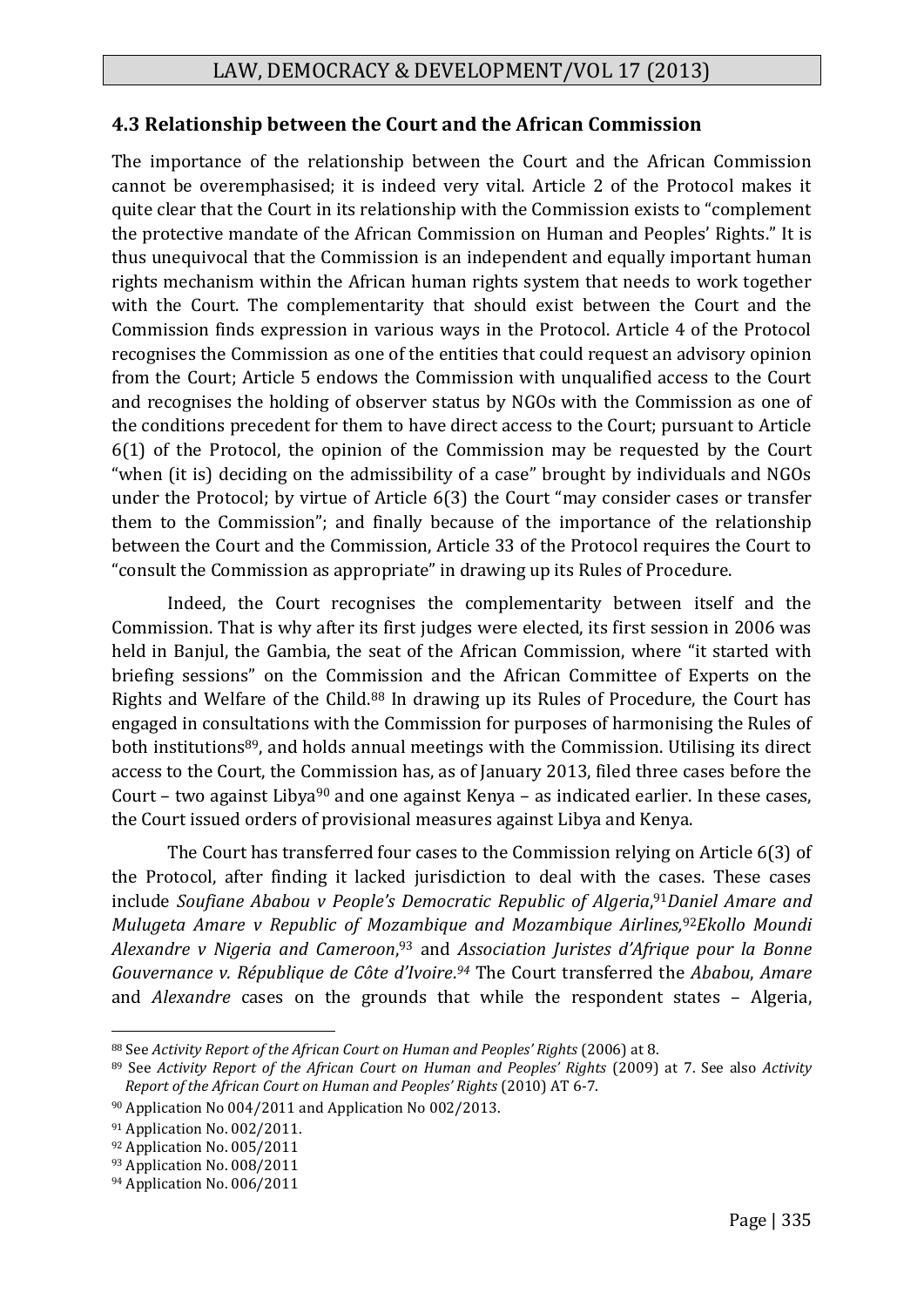Mozambique and Nigeria/Cameroon – are parties to the Protocol, they had not made the required Article 34(6) declaration.<sup>95</sup> The *Association Juristes d'Afrique pour la Bonne Gouvernance* case against Côte d'Ivoire was transferred to the Commission based on the added reason that the NGO that submitted the application to the Court did not have observer status with the Commission as required by Article 5 of the Protocol.<sup>96</sup>

The practice of the Court in which it relies on Article 6(3) of the Protocol to transfer to the Commission cases in respect of which it lacks jurisdiction, rather than administratively dismissing them, has come under the severe criticism from Judge Ouguergouz as having no basis in law.<sup>97</sup> He rightly reasoned that the transfer of cases to the Commission that is envisaged under Article 6 (1) and (3) of the Protocol is only for purposes of the admissibility of a case or cases that the Court already has jurisdiction and that are pending before it.<sup>98</sup> According to the learned Judge, this reasoning is supported by Rule 119 of the Rules of the Commission, which unlike Rule 29 of the Rules of the Court, clearly envisages only an admissibility role for the Commission on behalf of the Court in cases transferred under Article 6(1) and (3) of the Protocol.99Despite the lack of clarity in Rule 29 of the Court's Rules, Ouguergouz maintains that there is enough in the provisions of the rule to conclude that it is only in cases where the parties are properly before the Court that Article 6 transfer is required for purposes of admissibility only rather than for the Commission's determination of the cases on the merits.<sup>100</sup>

One cannot agree more with Judge Ouguergouz. The Protocol does not envisage the transfer of cases in respect of which the Court does not have jurisdiction to the Commission. This practice has the implication of burdening the Commission with more cases than it can handle. While litigants may see the Court as an avenue for "more effective" determination of their cases, they must ensure that in cases brought before the Court, it unequivocally has jurisdiction. The Court must resist the temptation of transferring such lack-of-jurisdiction cases under Article 6 of the Protocol. This is one area where the Rules of the Court need urgent harmonisation with those of the Commission.

One other very important area of the relationship between the Court and the Commission is how the Court can function to reinforce the protecting mandate of the

<sup>95</sup> See Decision on *Soufiane Ababou v People's Democratic Republic of Algeria* (fn 91)at Para. 13(1) & (2); *Daniel Amare and Mulugeta Amare v Republic of Mozambique & Mozambique Airlines* Application No.005/2011 at para 10(1) & (2); and *Ekollo Moundi Alexandre v. Nigeria and Cameroon* Application No. 002/2011 at para 12(1) and (2). See also *Activity Report of the African Court on Human and Peoples' Rights* (2011) at 2 – 3.

<sup>96</sup> *Association Juristes d'Afrique pour la Bonne Gouvernance v Côte d'Ivoire* Application No. 006/2011 at paras 7 – 11(1) & (2).See *Activity Report of the African Court on Human and Peoples' Rights* (2011) at 3.

<sup>97</sup> Dissenting Opinion of Justice Fatsah Ouguergouz in *Ekollo Moundi Alexandre v. Nigeria and Cameroon*, para 12.

<sup>98</sup> Dissenting Opinion of Justice Fatsah Ouguergouz in *Ekollo Moundi Alexandre v. Nigeria and Cameroon* paras 13 – 15.

<sup>99</sup>Dissenting Opinion of Justice Fatsah Ouguergouz in *Ekollo Moundi Alexandre v. Nigeria and Cameroon* paras 1 – 20.

<sup>100</sup> Dissenting Opinion of Justice Fatsah Ouguergouz in *Ekollo Moundi Alexandre v. Nigeria and Cameroon* para 19.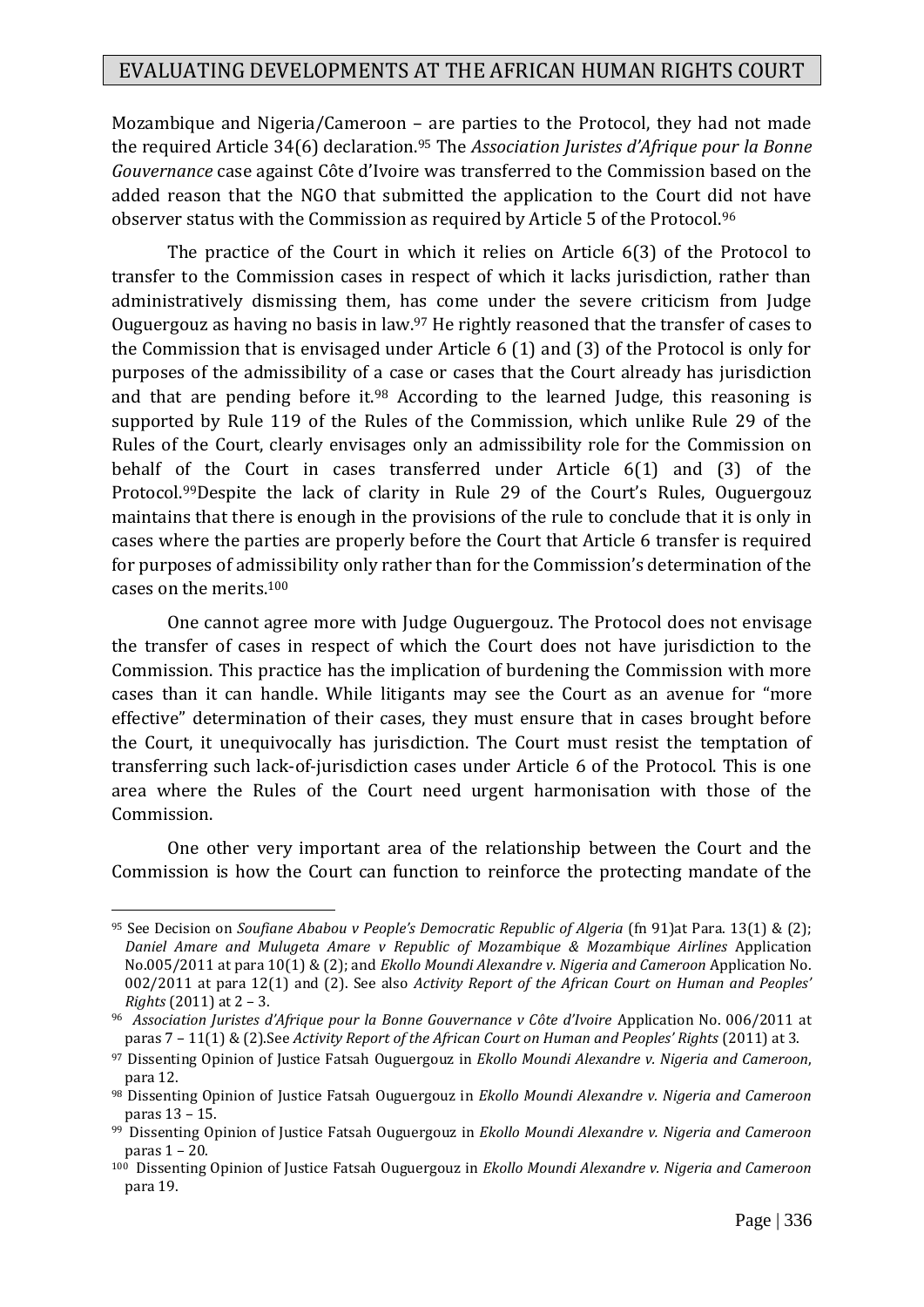Commission as articulated under Rule 118 of the Commission's Rules of Procedure. Under this rule, the Commission, in exercising its Article 5(1) right of direct access to the Court in the Protocol, could submit an application to the Court regarding a communication it had considered where a "State has not complied or is unwilling to comply with its recommendations … within the period stated in (the Commission's) Rule 112(2)."<sup>101</sup> The question here is, how would the Court treat such a case brought by the Commission? Would it require the respondent state to comply with the recommendations of the Commission by making such recommendations an order of the Court? Or would the Court consider the case *de novo*. The view coming from the Court is that the Court would not "rubber-stamp" the recommendations of the Commission; it would rather hear the case anew within its own procedures.<sup>102</sup>

While there is need to recognise the independence of the Court and not require it to merely "rubber-stamp" the recommendations of the Commission, it is important for the Court to devise a procedure that does not involve an elaborate process, taking into account the time and resources already spent by victims. Also, the propriety of the initial decision of the Commission should be taken into account in determining the extent to which the Court would subject the Commission's case to a *de novo* consideration.

#### **4.4 The Human Rights Court as a court in transition**

It is important to bear in mind that as things presently stand, the African Court is a court in transition. It is expected to merge with the African Court of Justice pursuant to the Merger Protocol. As part of the merger, the Court could also subsequently be part of a judicial institution endowed with jurisdiction for international crimes if the additional initiative in this regard under the Draft Protocol on Amendments to the Merger Protocol is approved by the AU. The Court and the African Commission have been part of the process aimed at extending the jurisdiction of the Court<sup>103</sup> and appear to support the initiative. According to the President of the Court, "if the jurisdiction of the Court is extended to cover serious international crimes this will be an important opportunity for the Court to contribute to the development and consolidation of international criminal law and to establish a viable human rights culture on the African continent which takes into consideration the continent's specificities."<sup>104</sup>

While there are varying views<sup>105</sup> on the desirability, practicality, or otherwise of the AU initiative to both merge the African Court and the African Court of Justice and extend the merged court's jurisdiction to include international crimes, the point should be made that this should not adversely affect the human rights enforcement mandate and effectiveness of the Court.

<sup>101</sup> Rules of Procedure of the African Commission on Human and Peoples' Rights 2010, Rule 118(1).

<sup>102</sup> The Registrar of the Court conveyed the above view of the Court on this issue during the African Court Coalition Training on the Procedures of the African Court on Human and Peoples' Rights, 8 March 2013, Arusha Tanzania.

<sup>103</sup> See *Activity Report of the African Court on Human and Peoples' Rights* (2011) at 12.

<sup>104</sup> President Akuffo's Keynote Speech of 8 March 2013 in Arusha) at 11.

<sup>105</sup> See Nmehielle (2013).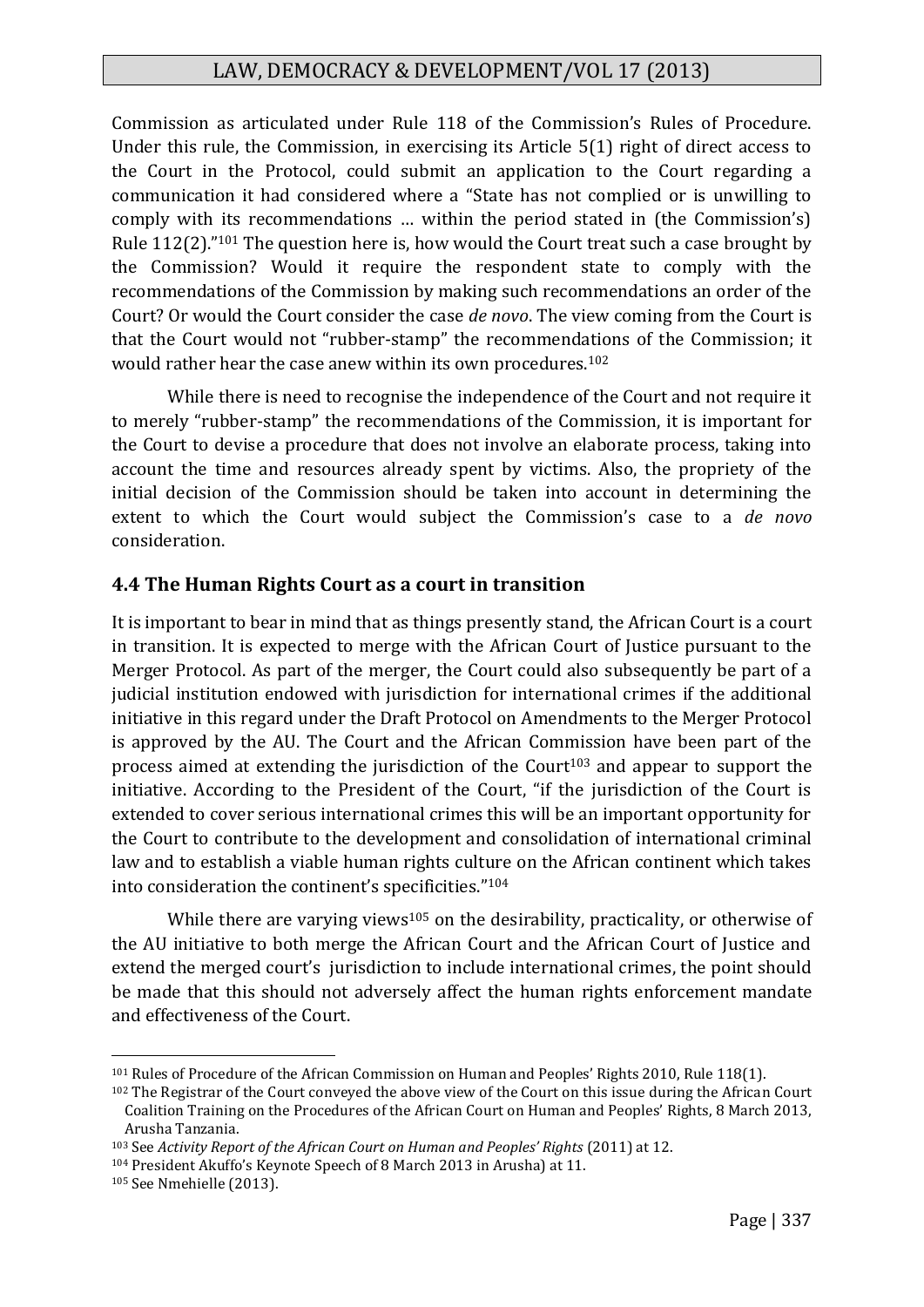### **5 CONCLUSION**

The African Court on Human and Peoples' Rights has come to stay, after a long and elusive history to establish an effective human rights mechanism that would ensure the protection of the human rights of Africans against contemporary home-grown governance. Despite the early challenges in its operationalisation, the initial seven years of the Court show a Court that is beginning to take shape on both administrative and judicial fronts. Challenges, however, remain in the Court's judicial functioning in terms of access to the Court for the right cases. The lack of Article 34(6) declaration by a majority of the States Parties to the Court's Protocol leaves it with a limited constituency in its utilisation for human rights protection and enforcement. This challenge has led to the Court countenancing or entertaining cases in respect of which it manifestly lacks jurisdiction in the name of being judicially active and creative, which may appeal to the sentiments of those who are eager to see the Court make "some" advocacy impact. The Court has rendered two very important judgements in the *Mtikila* and *Mkandawire* cases against Tanzania and Malawi, respectively, albeit they took a while to come, and a very important ruling in the *Zongo* case against Burkina Faso. The lack of clarity as regards the meaning of the requirements that a judgement of the Court must be delivered 90 days after deliberations needs to be dealt with. The Court should be able to clearly indicate when deliberations begin and when they should end to enable determination of the time when the 90 days should begin to run. The Court must continue to define and refine its relationship with the African Commission and by extension the African Committee of Experts on the Rights and Welfare of the Child in order to forge an all-inclusive and formidable African human rights system.

 There is no doubt that it is still early days in the life of the Court, and as such, the Court will go through a period of transition, make mistakes and find itself based on those mistakes. Let us hope that by the time we look at ten years of the Court's existence, many of the issues raised in this interrogation of the Court's development after seven years, would have been dealt with in a manner that shows a judicial institution that has effectively progressed in its work and consolidated the opportunity to protect the rights of Africa's peoples.

#### **BIBLIOGRAPHY**

#### **Books**

Ankumah E *The African Commission on Human and Peoples Rights: Practice and procedures* The Hague: Martinus Nijhoff Publishers (1996)

*Coalition for an Effective African Court for Human and Peoples Rights (African Court Coalition), Practice manual on the procedure of the African Court on Human and Peoples Rights* Arusha: African Court Coalition (2013)

Eze O *Human rights in Africa: Some selected problems* London: Macmillan (1984)

Viljoen F *International human rights law in Africa* Oxford: Oxford University Press (2007)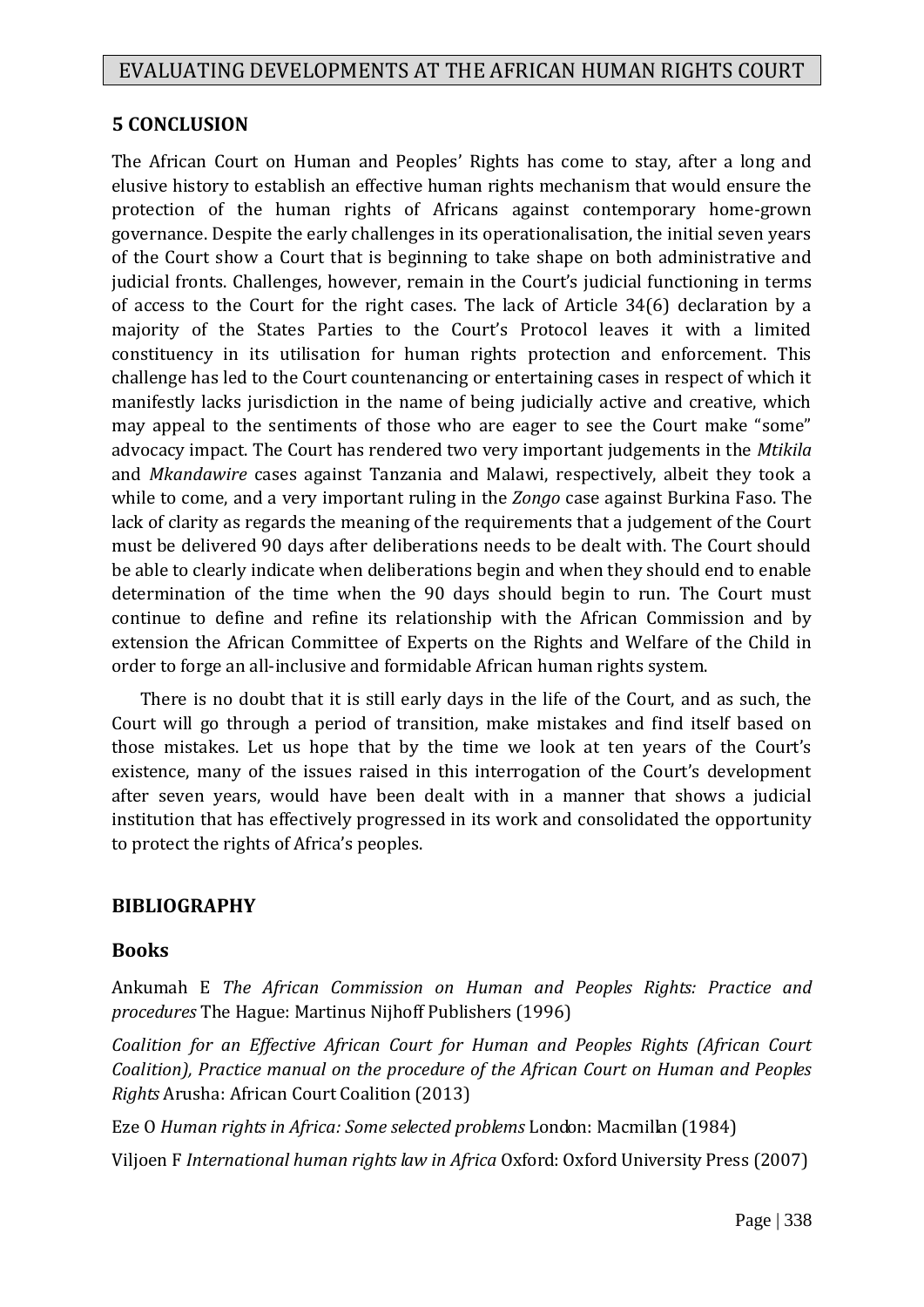## **Journal articles**

Jalloh C "Michelot Yogogombaye v Republic of Senegal" (2010) 104(4) *American Journal of International Law* 620

Nmehielle V "Saddling the New African Regional Human Rights Court with International Criminal Jurisdiction: Innovative, Obstructive, Expedient?" (2013) 21 *African Yearbook of International Law* (forthcoming)

## **Reports/Speeches**

Activity Report of the African Court on Human and Peoples' Rights (2006), Assembly/AU/8(VIII)

Activity Report of the African Court on Human and Peoples' Rights (2007), EX.CL/363 (XI)

Activity Report of the African Court on Human and Peoples' Rights (2009), EX.CL/576(XVI)

Activity Report of the African Court on Human and Peoples' Rights (2010), EX.CL/650(XVIII)

Activity Report of the African Court on Human and Peoples' Rights (2011), EX.CL/718(XX)

Keynote Speech of The Honourable Lady Justice Sophia A. B. Akuffo, President of the African Court on Human and Peoples' Rights, during the African Court Coalition Training on the Procedures of the African Court on Human and Peoples' Rights, 8 March 2013, Arusha, Tanzania

## **Treaties, draft treaties and rules of procedure**

The African Charter on Human and Peoples' Rights (1986) OAU Doc. CAB/LEG/67/3 rev. 5, 21 I.L.M. 58 (1982)

Charter of the Organisation of African Unity (1963)

Constitutive Act of the African Union (2000)

Protocol to the African Charter on Human and Peoples' Rights on the Establishment of an African Court on Human and Peoples' Rights (1998), OAU Doc.CAB/LEG/65.5(1998)

Protocol on the Statute of the African Court of Justice and Human Rights (2008), Doc. Assembly/AU/13(XI)

Host Agreement between the Government of the United Republic of Tanzania and the African Union on the Seat of the African Court on Human and Peoples' Rights in Arusha, Tanzania (2007)

Rules of the Procedure of the African Court on Human and Peoples' Rights (2010)

Rules of Procedure of the African Commission on Human and Peoples' Rights (2010)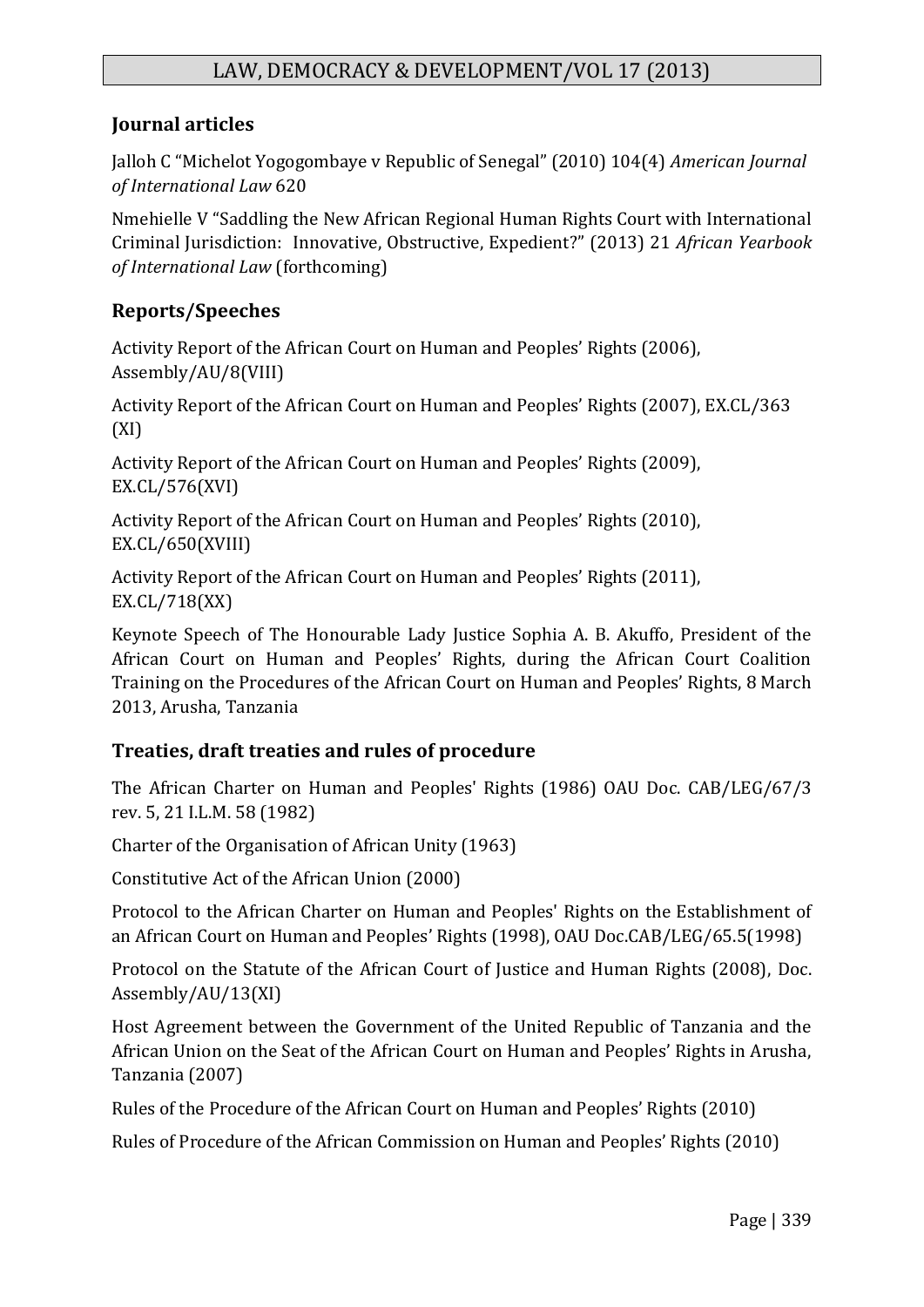Draft Protocol on Amendments on the Statute of the African Court of Justice and Human Rights (2012), Legal.ACJHR-PAP/3(II) Rev.4.

#### **Cases**

*Abdoulaye Nikiema, Ernest Zongo, Blaise Ilboudo and Burkinabe Human and Peoples' Rights Movement v The Republic of Burkina Faso -* Application No 013/2011

*African Commission on Human and Peoples' Rights v Great Socialist People's Libyan Arab Jamahiriya -* Application No 004/2011

*African Commission v The Republic of Kenya -* Application No 006/2012

*Amir Adam Timan v The Republic of Sudan -* Application No 005/2012

*Association Juristes d'Afrique pour la Bonne Gouvernance v Republic of Cote d'Ivoire -* Application No 006/2011

*Atabong Denis Atemnkeng v The African Union -* Application No 014/2011

*Baghdadi Ali Mahmoudi v The Republic of Tunisia -* Application No 007/2012

*Daniel Amare and Mulugeta Amare v Republic of Mozambique & Mozambique Airlines -* Application No 005/2011

*Delta International Investments S.A., Mr and Mrs A.G.L. De Lange v The Republic of South Africa -* Application No 002/2012

*Efoua Mbozo'o Samuel v Pan African Parliament -* Application No 010/2011

*Ekollo M. Alexandre v. Republic of Cameroon and Federal Republic of Nigeria -* Application No 008/2011

*Emmanuel Joseph Uko and Others v The Republic of South Africa-* Application No 004/2012

*Ernest Francis Mtingwi v The Republic of Malawi* - Application No 001/2013

*Femi Falana v. African Union -* Application No 001/2011

*Karata Ernest and others v. Attorney General of the United Republic of Tanzania -* Application No 001/2012

*Michelot Yogogombaye v the Republic of Senegal -* Application No. 001/2008

*National Convention of Teachers Trade Union v The Republic of Gabon -* Application No 012/2011

*Peter Joseph Chacha v Tanzania -* Application No 003/2012

*Rev. Christopher R. Mtikila v The United Republic of Tanzania -* Application No 011/2011

*Soufiane Ababou v People's Democratic Republic of Algeria -* Application No 002/2011

*Tanganyika Law Society and Legal and Human Rights Centre v The United Republic of Tanzania -* Application No 009/2011